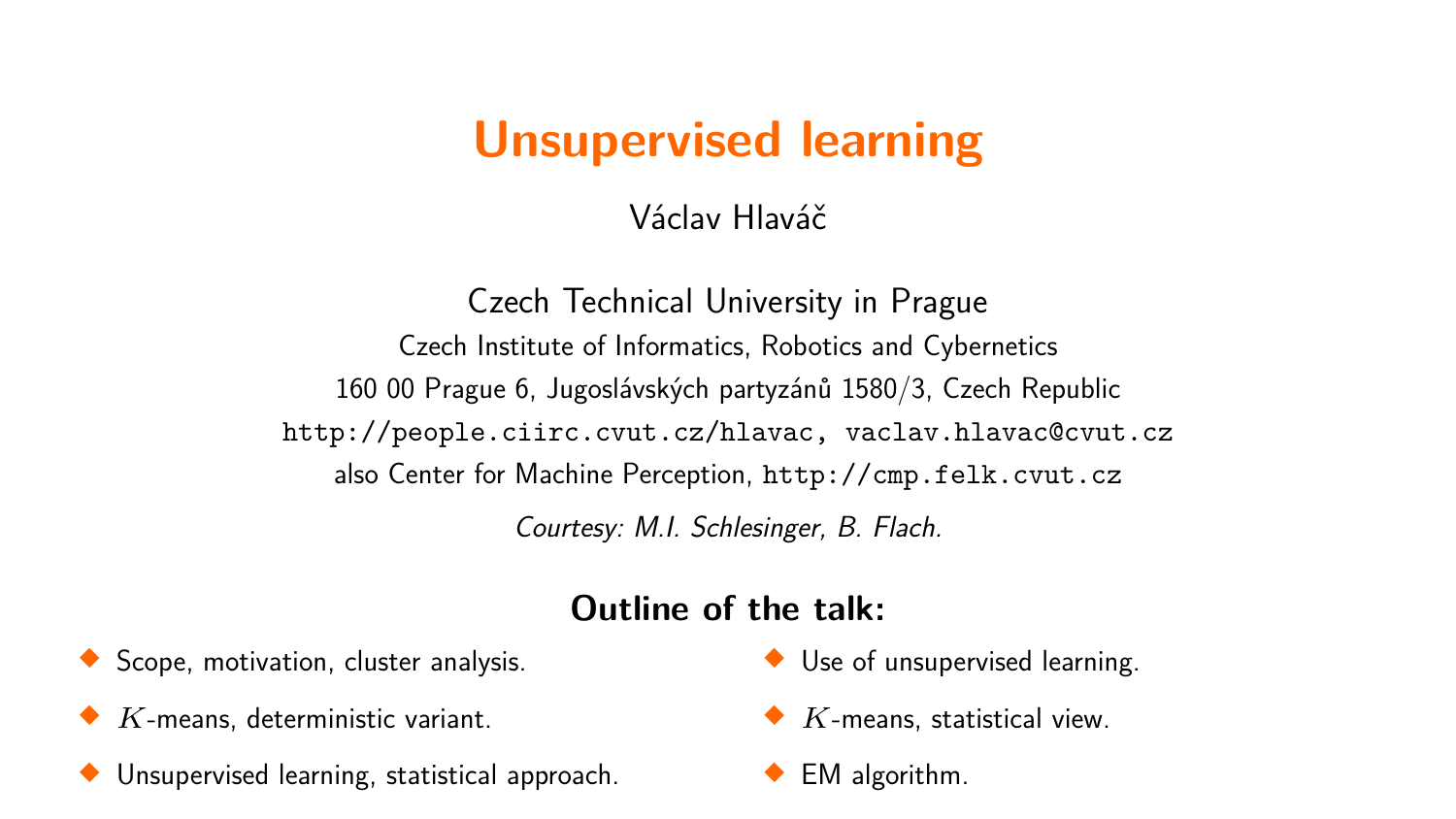### **The scope of unsupervised learning informally**

- **2/46**  $\blacklozenge$  Unsupervised learning is used to analyze observations (or data) when the information from a teacher (labels in a training multi-set) is not available. The alternative name: cluster analysis.
- $\blacklozenge$  The principle informally: data belonging to one class are more similar each to other than data belonging to other classes.
- Observed data should be explained by a mathematical model (to be found).

Approaches:

#### Parametric  $\times$  non-parametric

- $\blacklozenge$  The underlying class-conditional probability distributions (likelihoods) are modeled with a mixture of parametric distributions.
- The objective is to find the model parameters.

#### Deterministic  $\times$  statistical

- ◆ Deterministic: according to the different measures of similarity, e.g., according to the distance.
- Statistical: a statistical model of the data has to be found from data only.

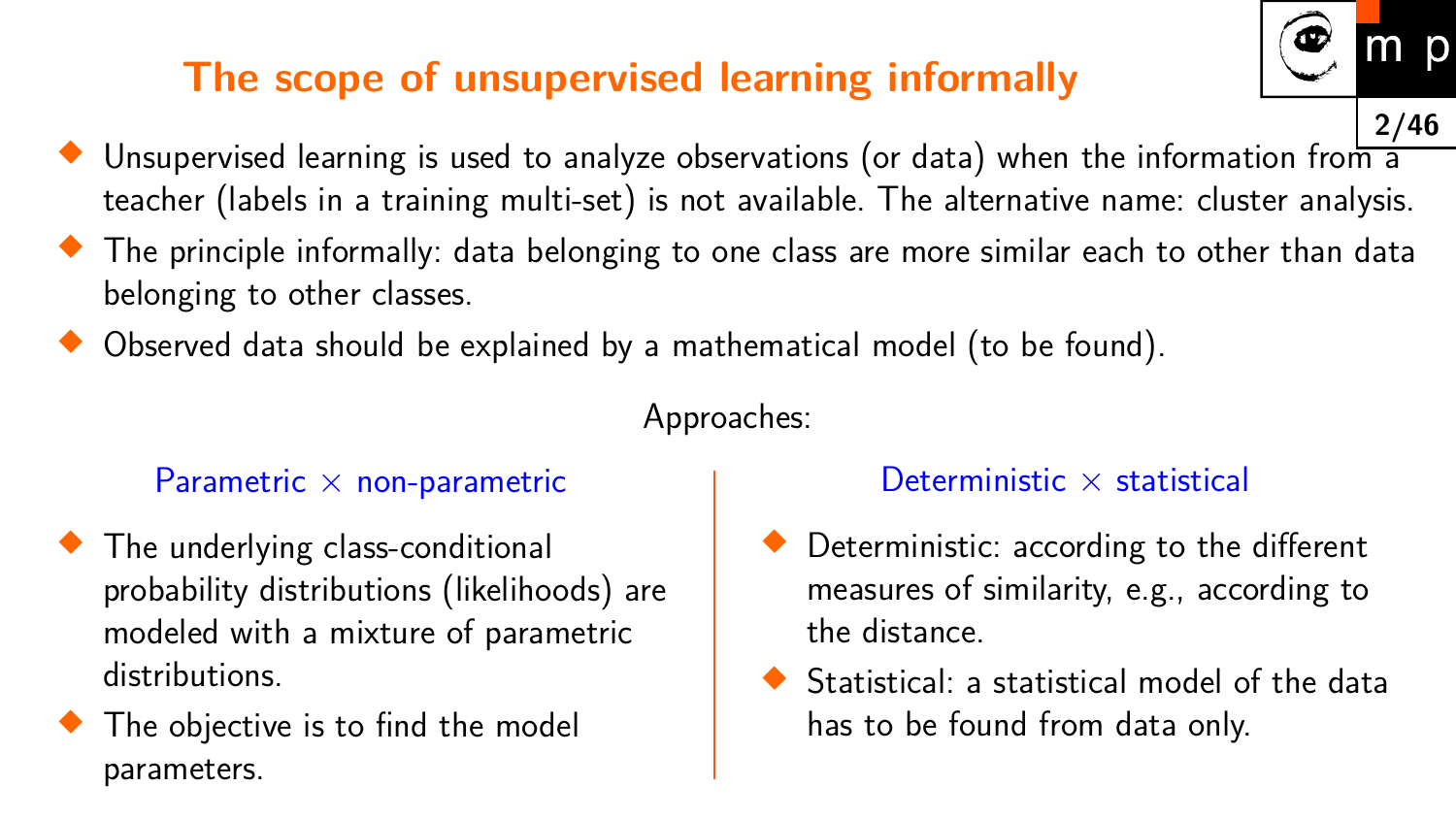### **Motivating illustration**



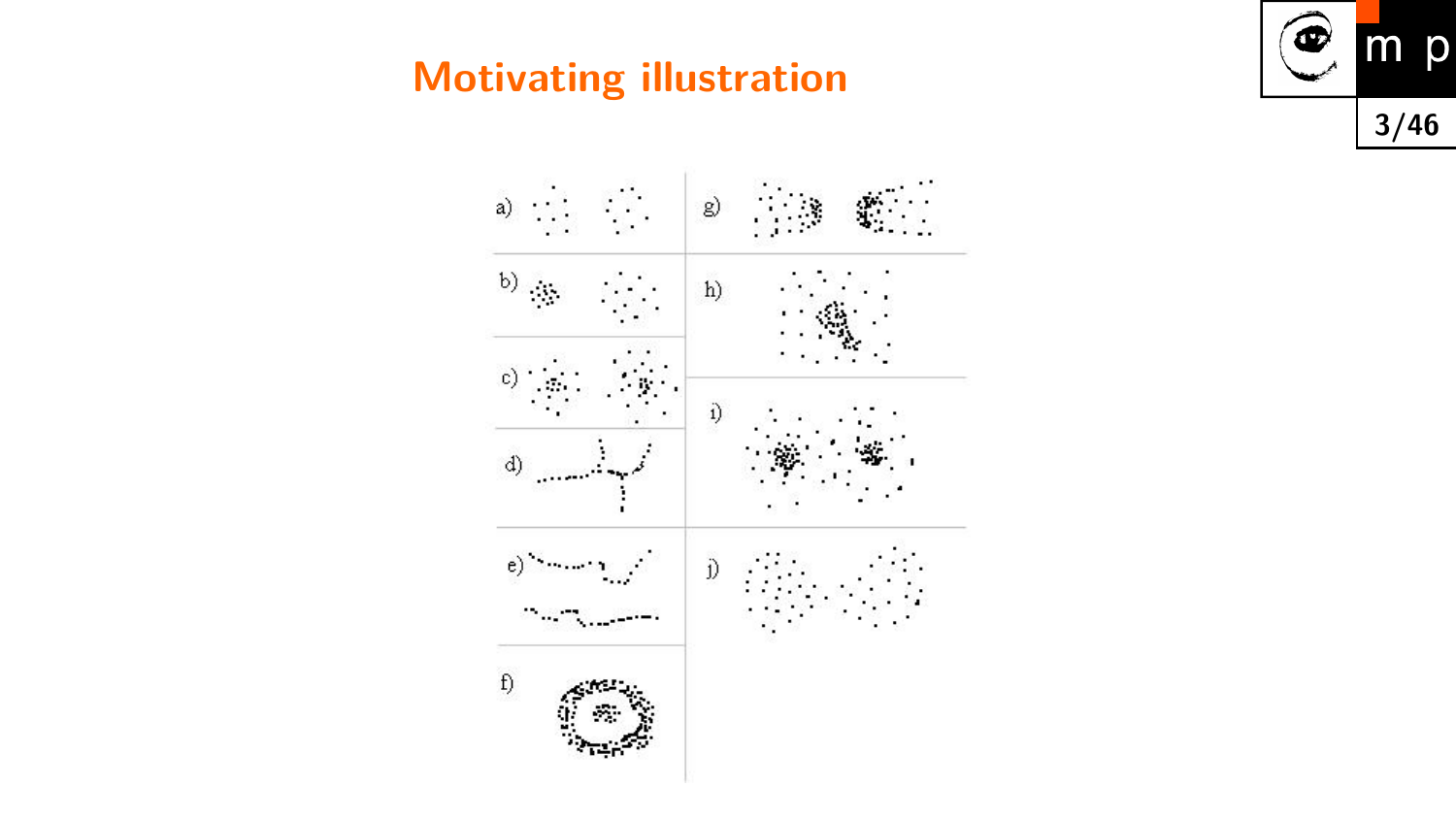### **Cluster analysis, two approaches**

- 1. Hierarchical methods new clusters are sought based on previous clusters either in a top-down or a bottom-up manner.
- <span id="page-3-0"></span>2. Partitioning methods – clusters are found at one level of the hierarchy (these methods will be of our main concern in this lecture).

**4/46**

p

- $\blacklozenge\; K\text{-means algorithm.}$  There is a deterministic and a statistical variant.
- ♦ EM algorithm (EM stands for Expectation-Maximization).

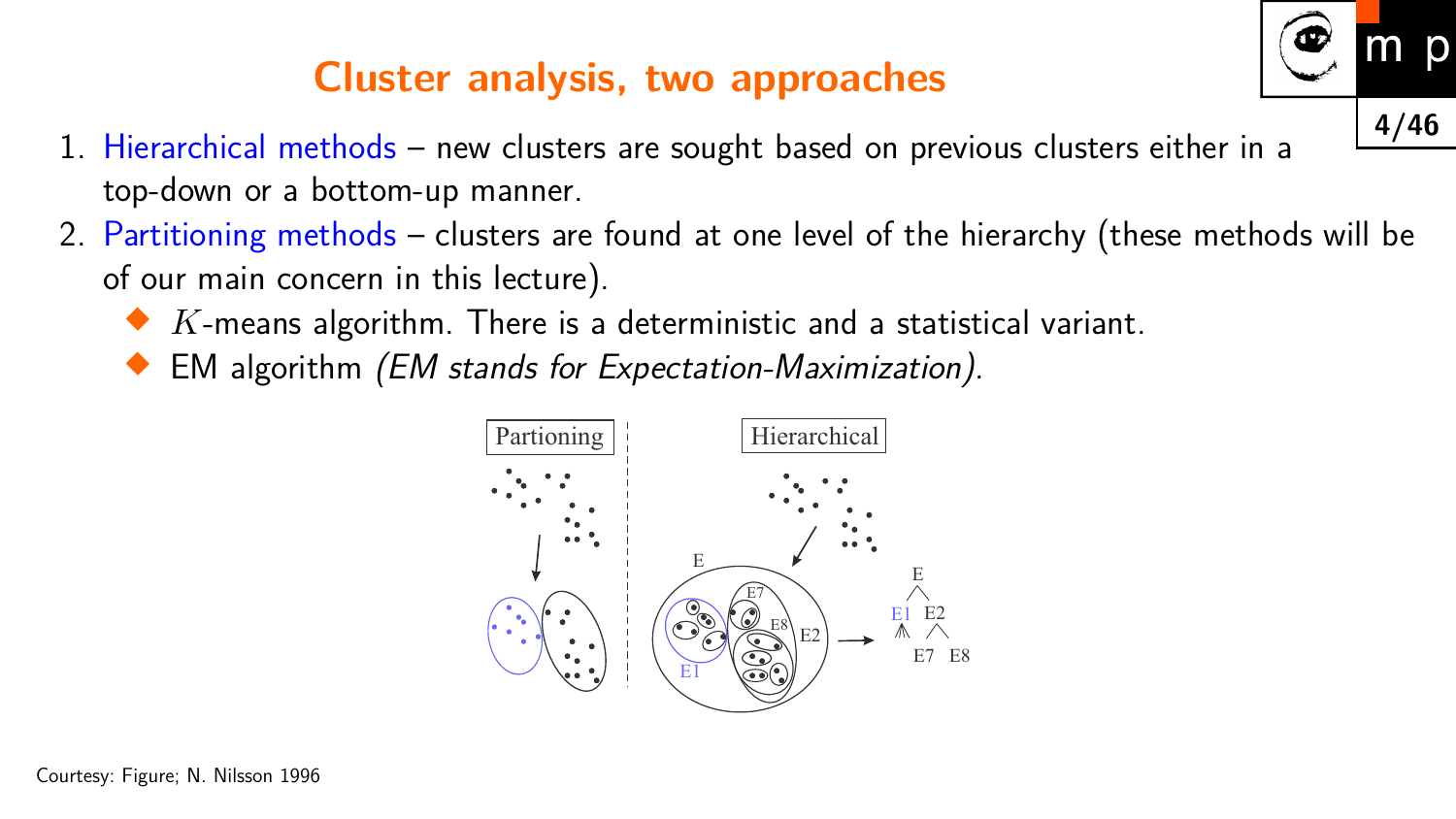#### **Background, supervised learning**



- $\blacklozenge$  One of the main paradigms of statistical pattern recognition and Bayesian inference is to model the relation between the observable features  $x \in \mathcal{X}$  of an object and its hidden state (called also the class label)  $y \in \mathcal{Y}$  by a joint probability measure  $p(x, y)$ .
- $\blacklozenge$  This probability measure is often known only up to some parameters  $\Theta.$
- $\blacklozenge$  In the empirical learning context, it is necessary to estimate these parameters from a training (multi-)set *T*, which is assumed to represent a sequence of independent realizations of a random variable.
- $\blacklozenge$  If the training (multi-)set  $T$ , ideally, contains realizations of pairs  $(x,y)$ , then the corresponding estimation methods are addressed as supervised learning.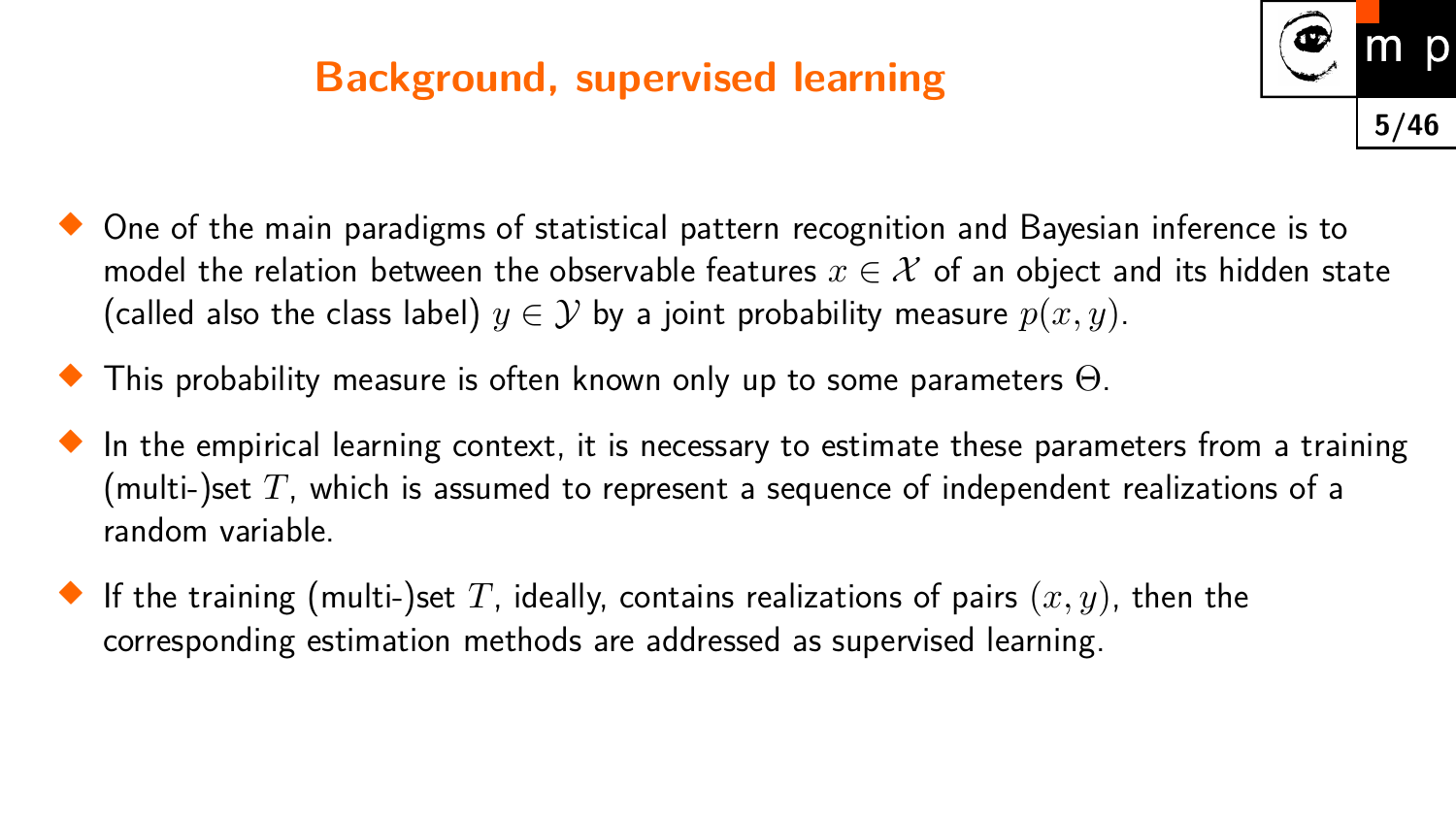### **Backround, unsupervised learning**



- $\blacklozenge$  It is quite common that some of variables  $y$  describing the hidden state are hidden, i.e. never observed in the training data.
- $\blacklozenge$  It is necessary to marginalize over them in order to estimate the unknown parameters  $\Theta.$
- Corresponding estimation methods are known as unsupervised learning.
- $\blacklozenge$  Moreover, especially in computer vision, the observation  $x$  and the hidden state  $y$  may have both a complex structure. The hidden state *y* can be, e.g., a segmentation, a depth map, or a similar object. Consequently, it is often not feasible to provide the complete information *y* for the realizations in the sample. This means to estimate the parameters in the situation of missing information.
- ♦ The EM algorithm is a method searching for maximum likelihood estimates of the unknown parameters Θ under such conditions. We will start our explanation from the deterministic *K*-means algorithm. The statistical *K*-means can be understood a special case of EM-algorithm.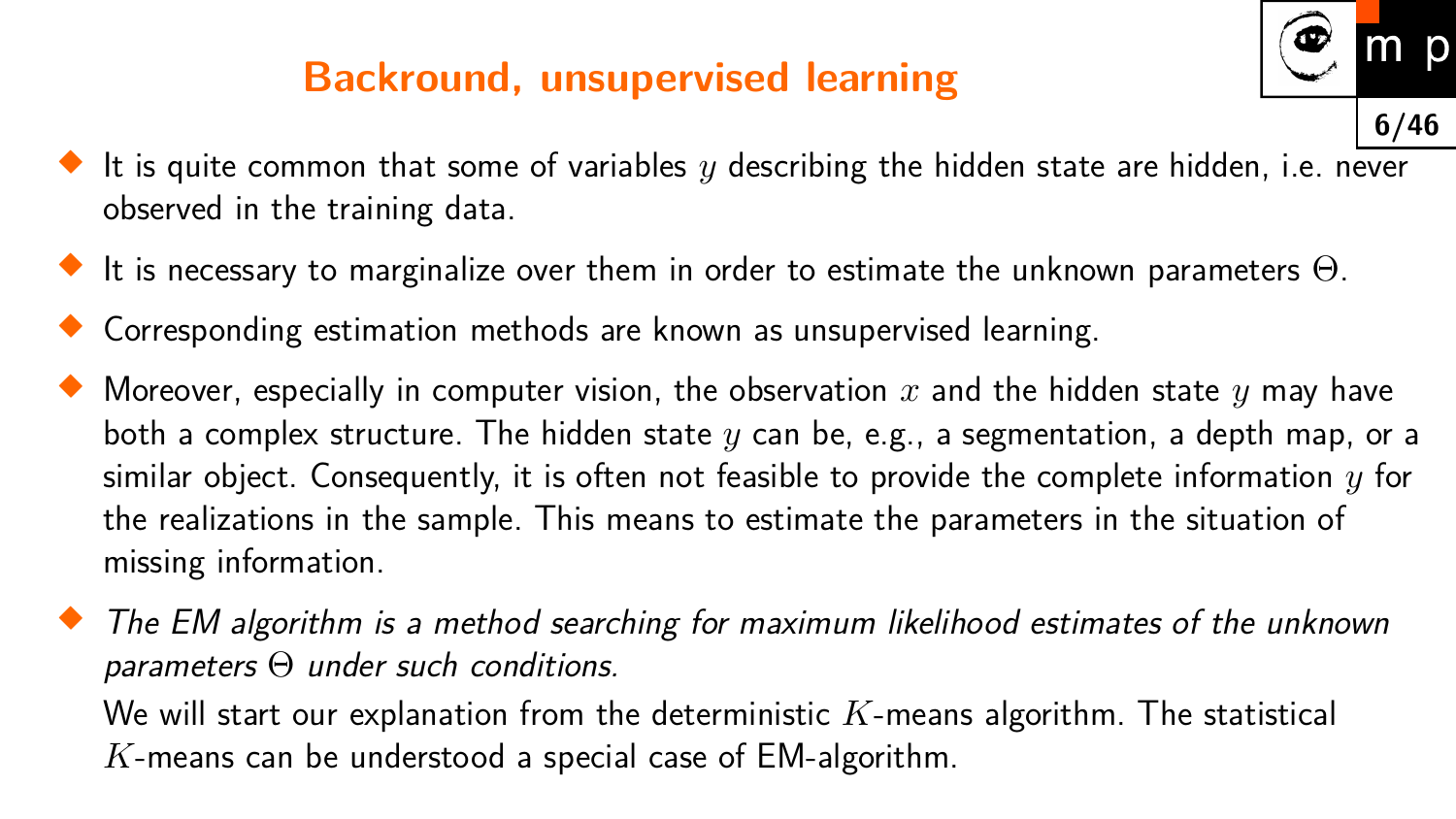## *K***-means clustering, deterministic, introduction**

- $\blacklozenge$  The method aims to partition *n* observations to *K* clusters.
- ◆ Each observation belongs to the cluster, where the nearest centroid serves as its prototype.
- $\blacklozenge$  If the distance is taken deterministically then the data space is a partitioned into Voronoi cells.
- $\blacklozenge$  The algorithm was proposed by Stuart Lloyd in 1957 (still called Lloyd or Lloyd-Forgy algorithm in the computer science community).
- $\blacklozenge$  The term  $K$ -means was first used by James MacQueen in 1967.
- ◆ The task is computationally NP-hard.
- **There are effective heuristic algorithm,** which are often used and converge quickly to a local optimum.
- These local minima are usually similar as with EM algorithm used for a mixture of Gaussian probability distributions (to be explicated later).

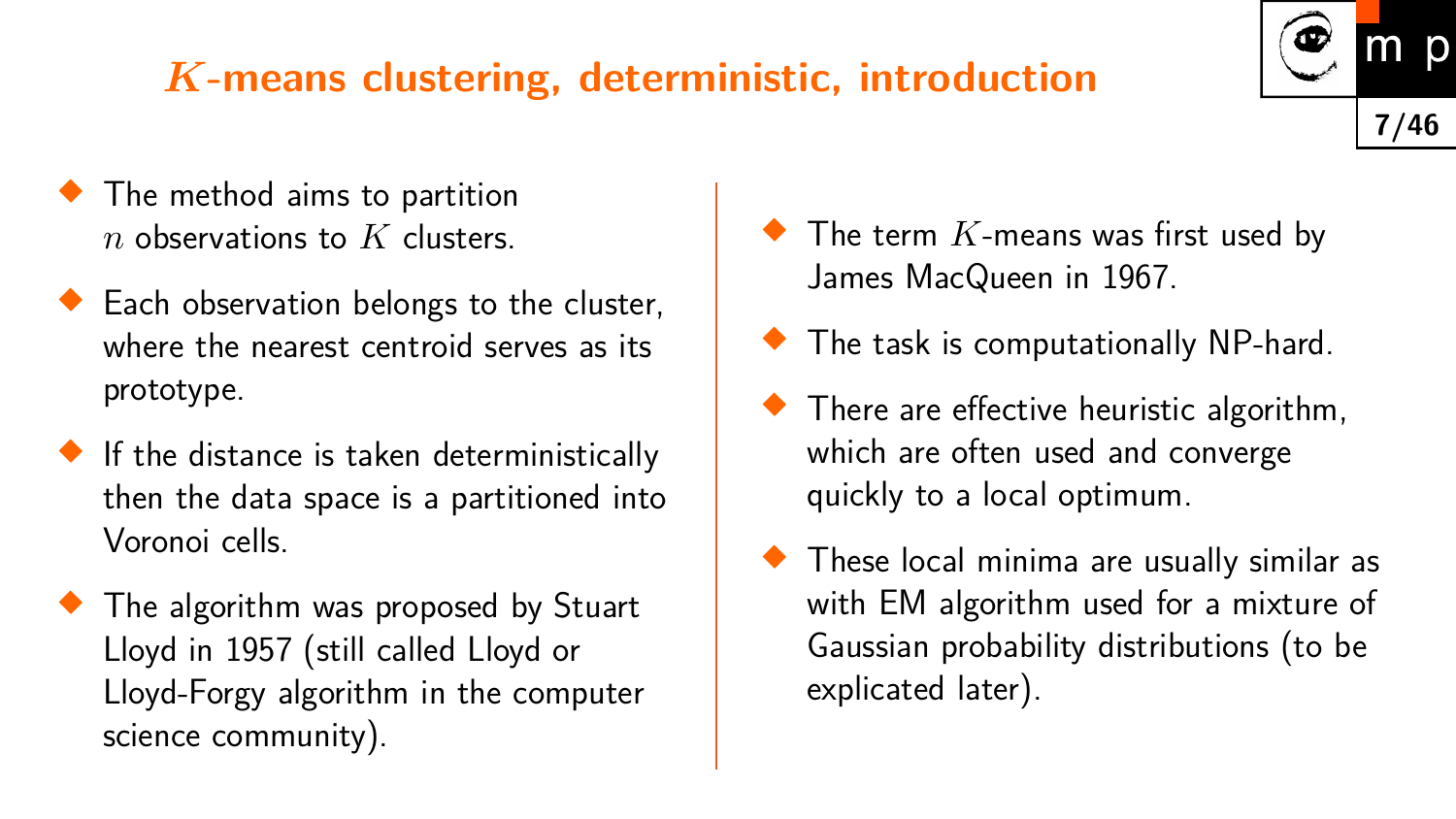#### **Distances** dist **used in** *K***-means clustering**

- $\blacklozenge$   $x_i$ ,  $x_j$  are the observations (data points)  $\in X;$ *n* is the number of observations.
- $\blacklozenge$  Distance  $dist(x_i,x_j)$  is used to asses 'similarity' among observations.

♦ Quantitative variables

- Error  $d(x_i, x_j) = |x_i x_j|$  or  $(x_i x_j)^2$  (Euclidean), etc.
- Correlation coefficient  $d(x_i, x_j) = \rho(x_i, x_j)$
- Ordinal variables, i.e. order is important, e.g. rank. They can be normalized to lie within  $\langle 0,1 \rangle$  (percentage). A quantitative metric can be applied  $d(x_i, x_j) = \frac{i - \frac{1}{2}}{M}$  $\frac{-\frac{1}{2}}{M}$ ,  $i=1,2,\ldots,M$ , where *M* is the number of equally sized bins.

**8/46**

p

 $\blacklozenge$  Categorical variables  $d(x_i, x_j) = dist(x_i, x_j) = 0$  $\left\{\begin{array}{c} 0, & \text{if } x_i = x_j \\ 1, & \text{otherwise} \end{array}\right\}$ or distances must be specified by the user between each pair of categories.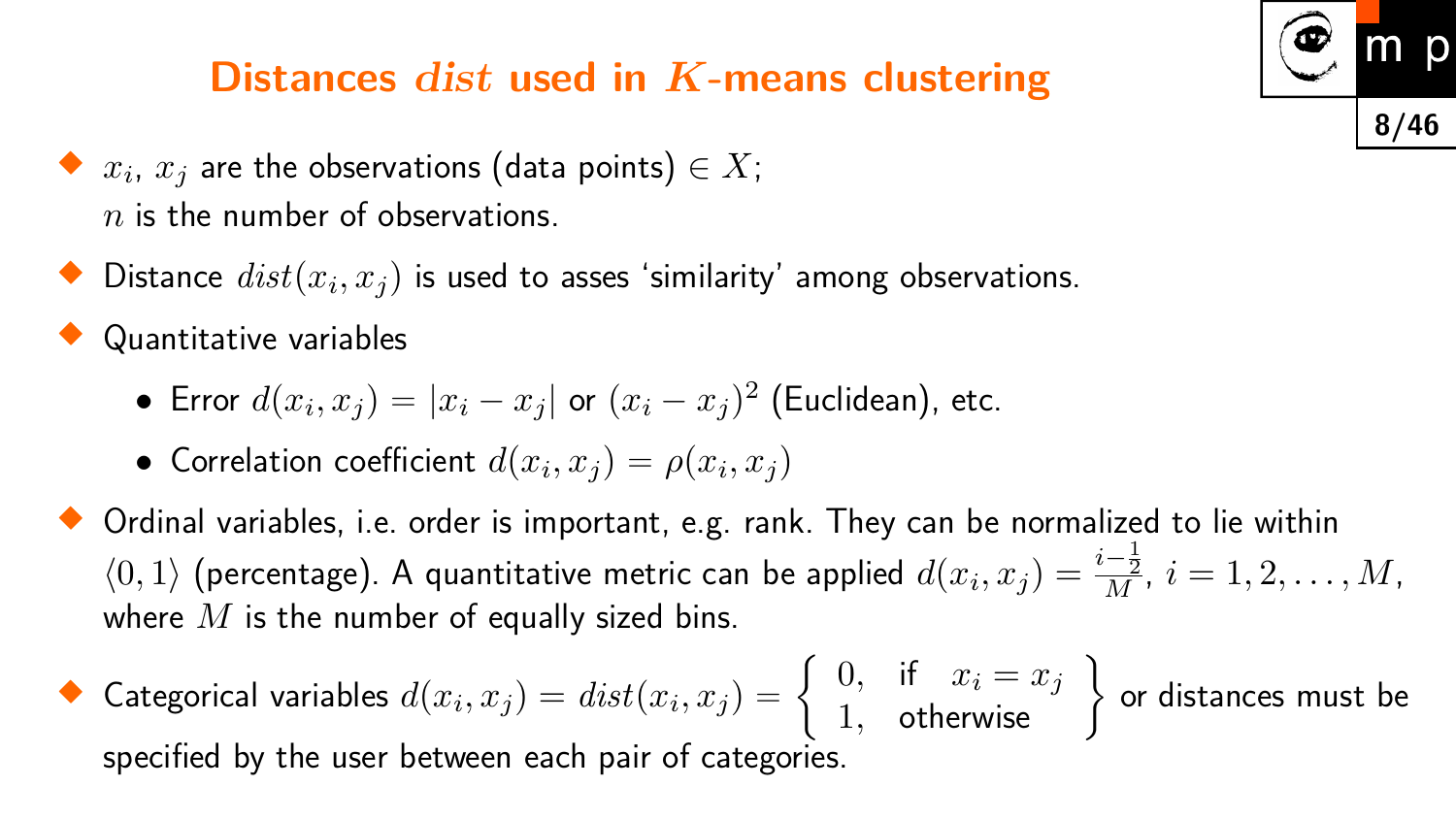## *K***-means clustering**



- ♦ A partitioning clustering algorithm.
- ◆ Data is partitioned into *K* clusters.
- The user has to specify:
	- 1. The number *K* of clusters;
	- 2. The distance function.
- **Each cluster is represented by its** centroid (mean), called also the cluster center.

The Lloyd's algorithm for Euclidean distance

- 1. Randomly choose *K* data points (seeds) to be the initial cluster centroids.
- 2. Assign each data point to the closest centroid.
- 3. Re-compute the centroids using the current cluster memberships.
- 4. If a stopping criterion is not met, go to step 2.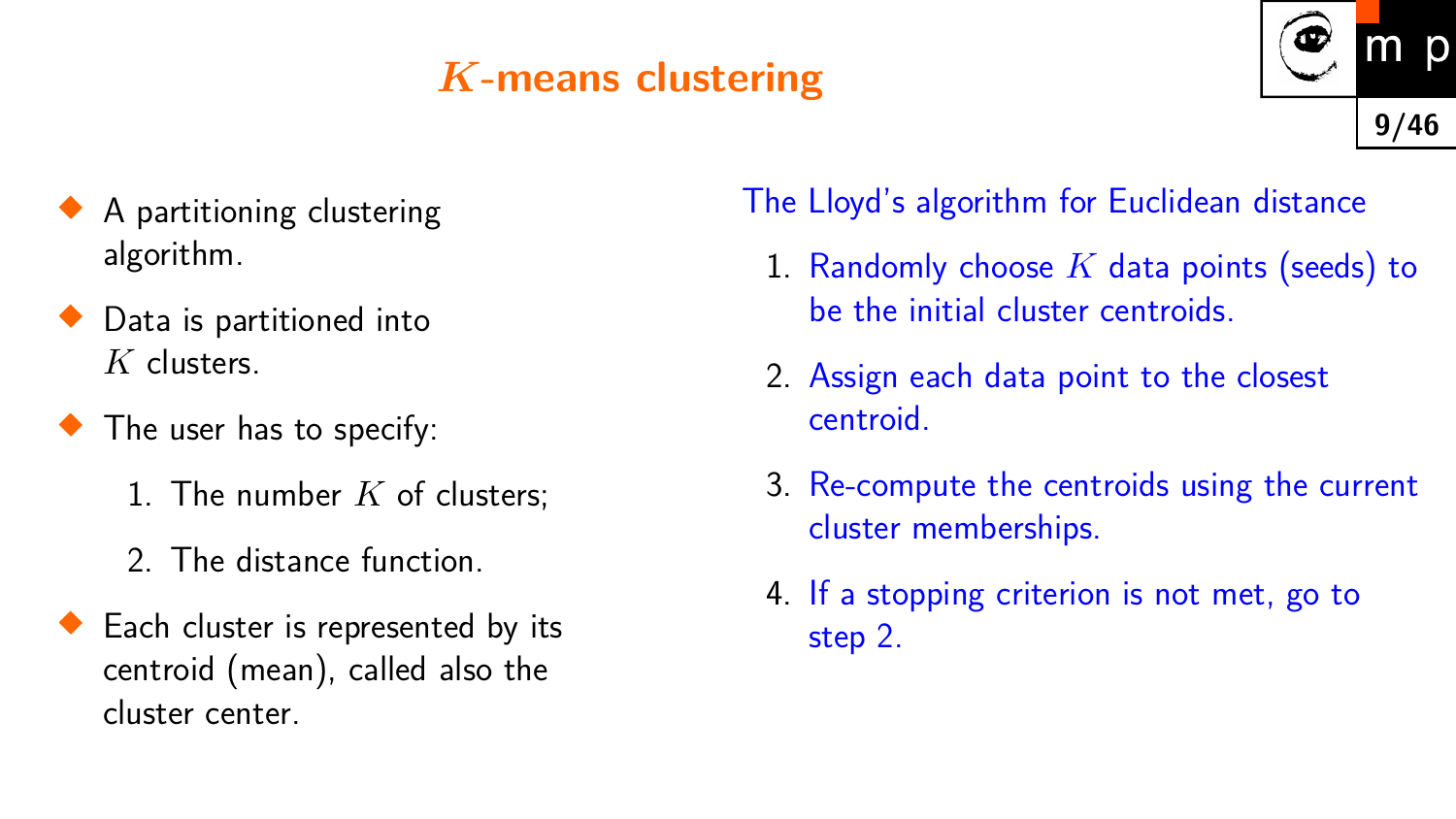## **Stopping (convergence) criteria**



- No (or minimum) change of centroids.
- ♦ Minimal decrease in the sum of squared error (SSE),

$$
SSE = \sum_{j=1}^{k} \sum_{x \in C_j} dist(x, \mu_j),
$$

where  $C_j$  is *j*-th cluster,  $\mu_j$  is the centroid of  $C_j$  (of all points in it);  $dist(x, \mu_j)$  is the distance between a point  $x$  and centroid  $\mu_j$ .

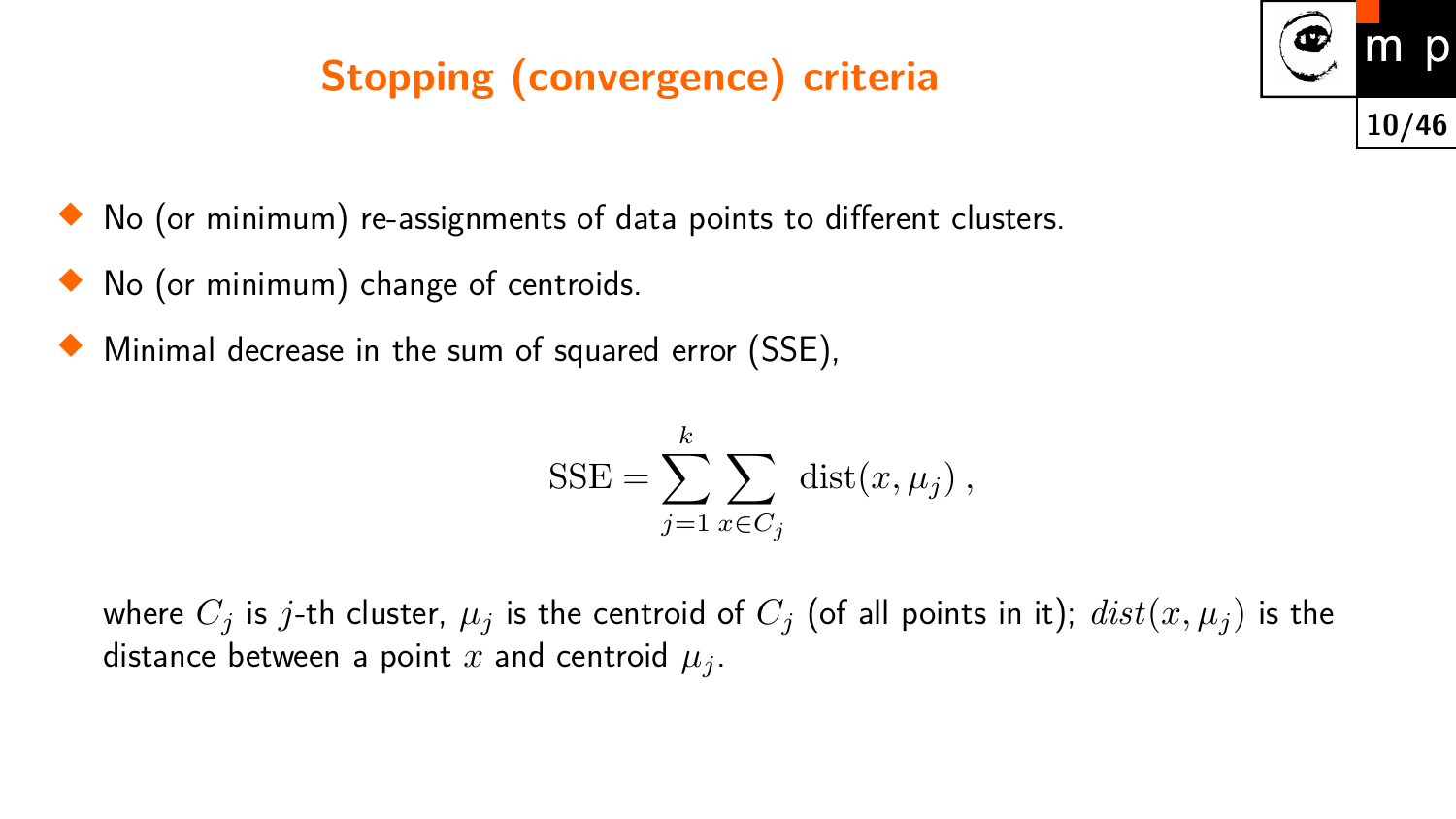#### *K***-means clustering algorithm, example**



0 1 2 3 4 5 6 7 8 9  $10 -$ 0 1 2 3 4 5 6 7 8 9 10 0 1  $\overline{2}$ 3 4 5 6 7 8 9  $10 -$ 0 1 2 3 4 5 6 7 8 9 10 0 1 2 3 4 5 6 7 8 9 10 0 1 2 3 4 5 6 7 8 9 10 0 1 2 3 4 5 6 7 8 9 10 0 1 2 3 4 5 6 7 8 9 10 0 1 2 3 4 5 6 7 8 9 10 *K*=2 Arbitrarily choose *K* object as initial cluster center Assign each objects to most similar center Update the cluster means Update the cluster means cycle 2, step  $2 \downarrow$  reassign cycle 1 step 2 cycle 3, step 2  $\uparrow$  reassign, etc. step 1 inicialization cycle 1 step 3 cycle 2 step 3

*K*[-means demo from YouTube.](https://www.youtube.com/watch?v=BVFG7fd1H30)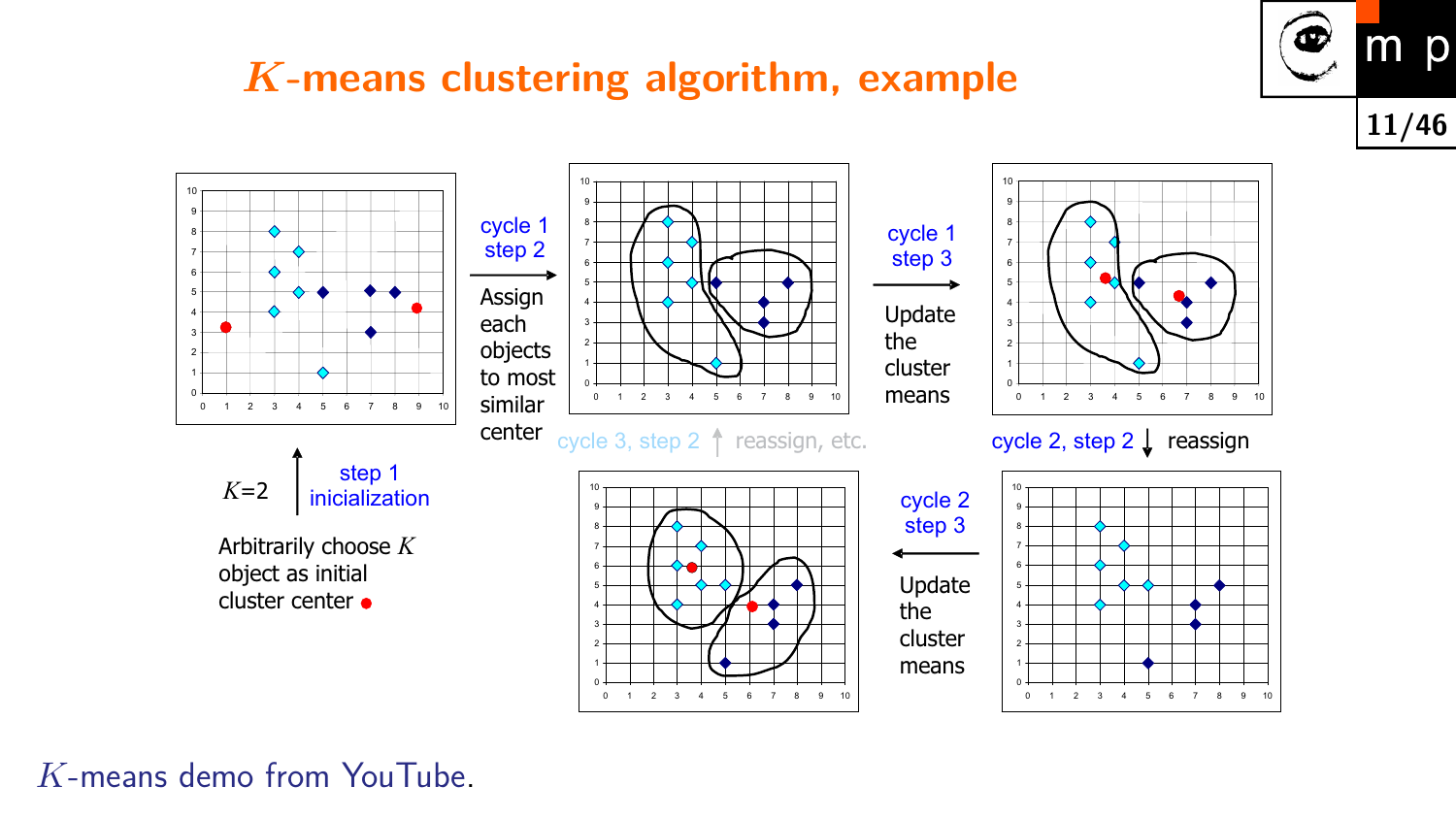### *K***-means, computational complexity**



Regarding *K*-means algorithm computational complexity, finding the optimal solution for *n* observations in *d* dimensions is [\(Wikipedia\)](http://en.wikipedia.org/wiki/K-means_clustering):

- $\blacklozenge$  NP-hard in general Euclidean space  $d$  even for 2 clusters.
- $\blacklozenge$  NP-hard for a general number of clusters  $K$  even in the plane.
- $\blacklozenge$  If  $K$  and  $d$  are fixed, the problem can be exactly solved in time  $\mathcal{O}(n^{dK+1}\log n).$
- $\blacklozenge$  Variety of heuristic algorithms exists, e.g. for Lloyd's  $K$ -means algorithm as was described at Slide [9.](#page-3-0)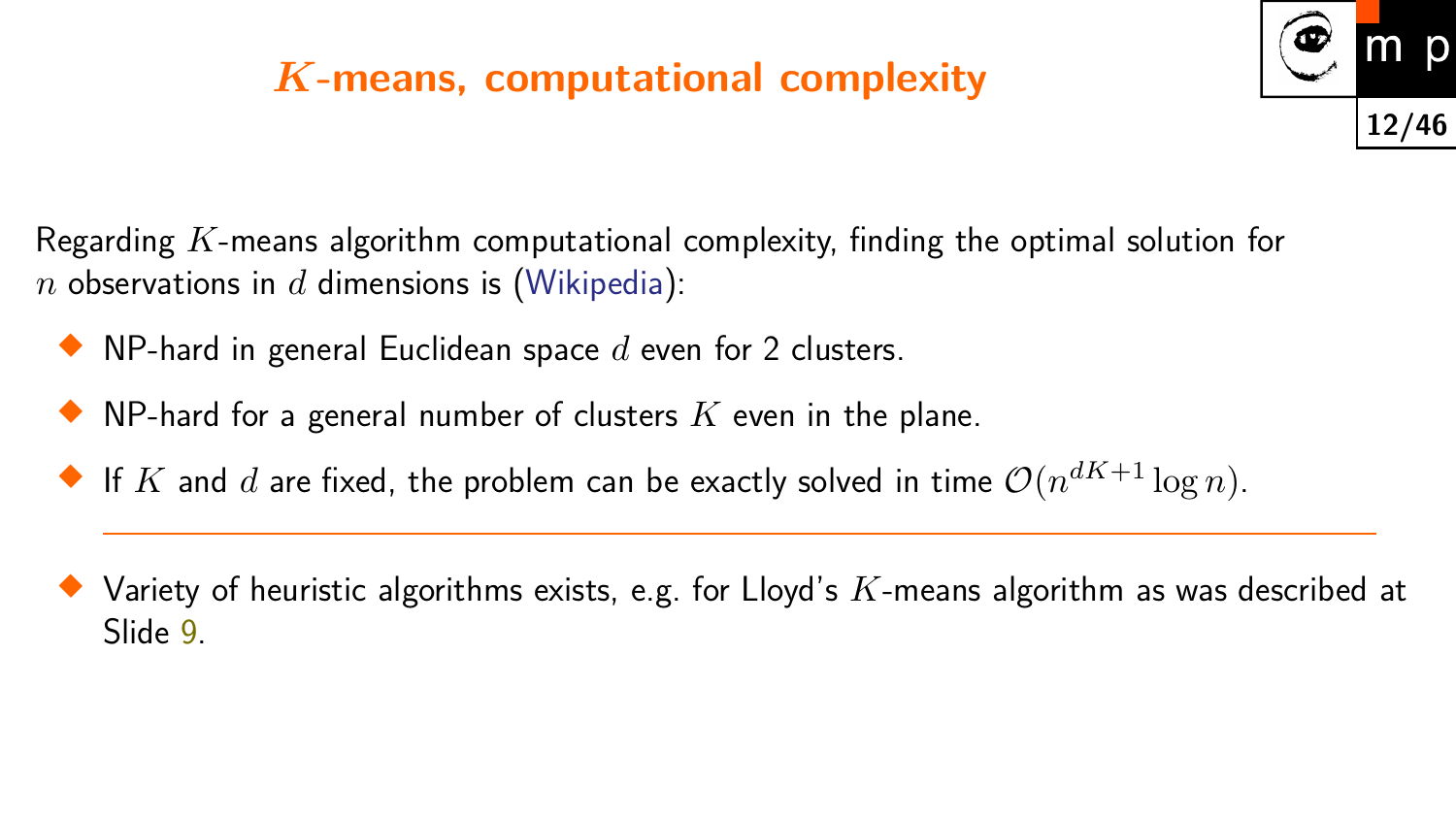#### **Strengths of** *K***-means algorithm**



- ◆ Simple. Easy to understand and implement.
- $\blacklozenge\;K$ -means is a very popular clustering algorithm.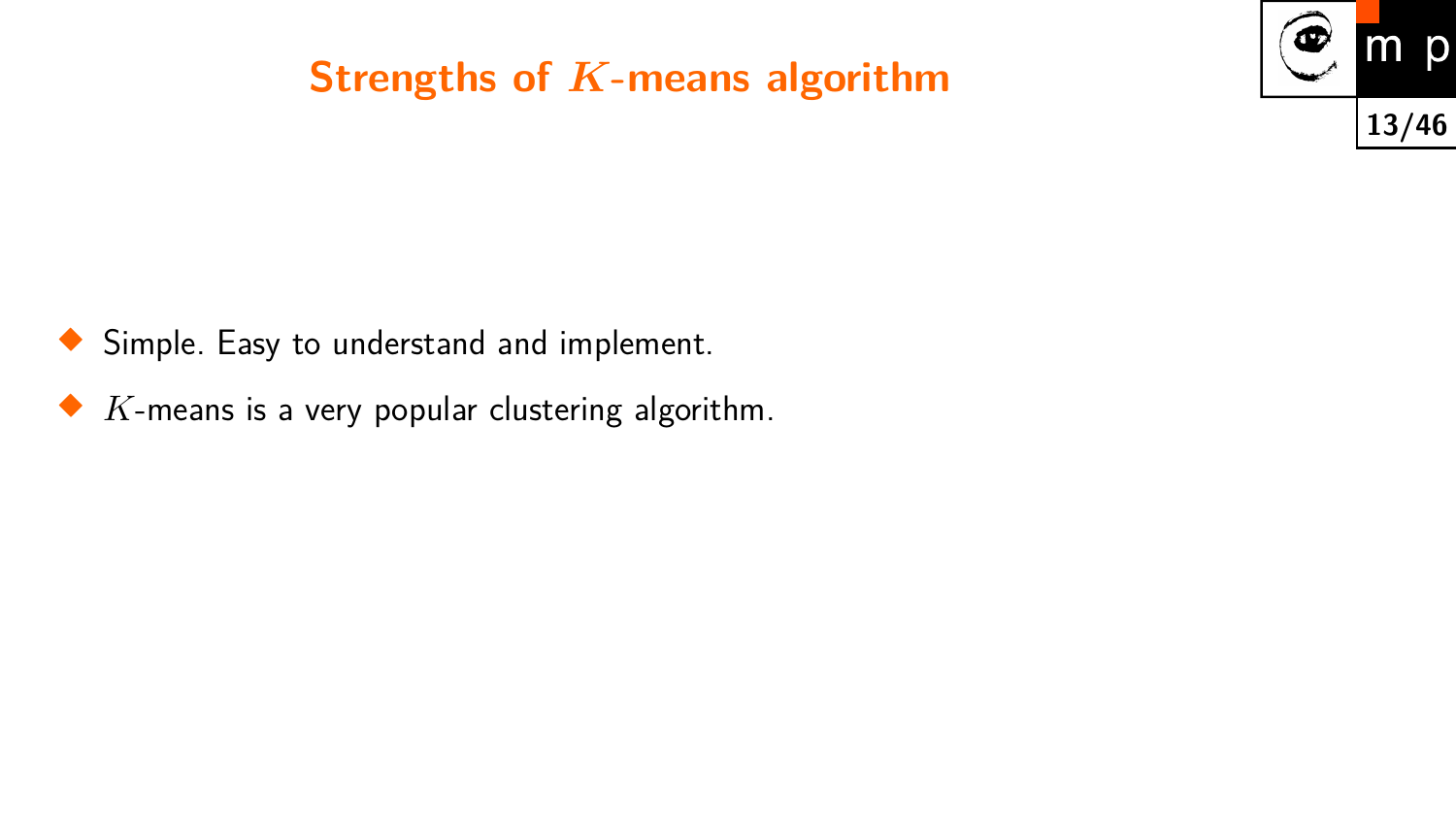### **Weaknesses of** *K***-means clustering**



- $\blacklozenge$  The user needs to specify the required number of clusters  $K.$
- The algorithm is sensitive to initial seeds.
- Sensitivity to outliers as initial cluster seeds. How to deal with outliers?
	- Try to identify points located much further away from centroids than other points.
	- Perform random sampling. Since sampling chooses a small subset of the data points only. The chance of selecting an outlier is significantly smaller.
- $\blacklozenge$  The algorithm is not suitable for cluster of other shapes than hyper-ellipsoids. There is no good measure for cluster size and/or shape.
- $\blacklozenge$  The algorithm can be used only if the mean is defined. For categorical data, the centroid is usually replaced by the most frequent exemplar.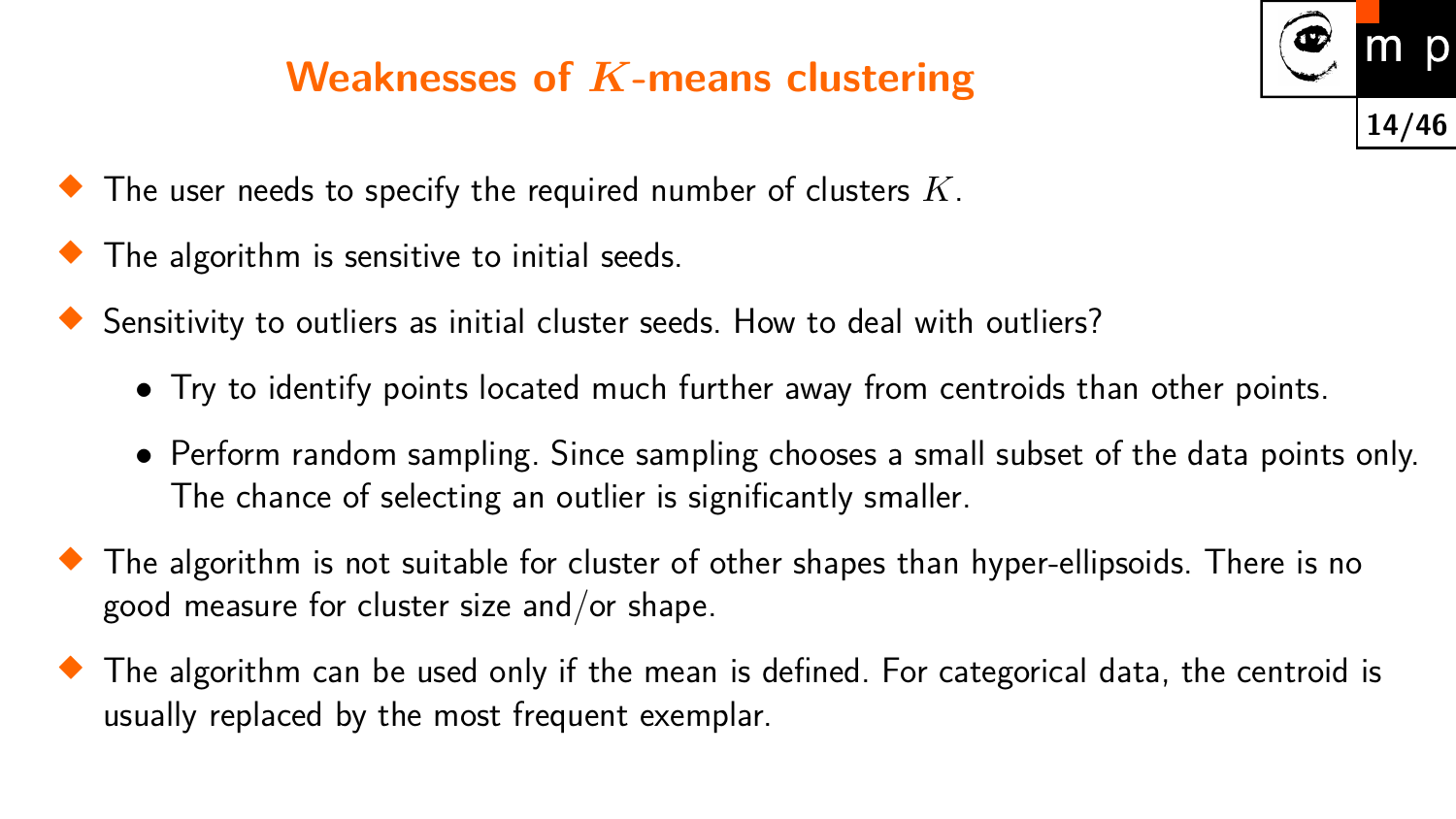#### **Statistical approach to unsupervised learning**



- ◆ Observations are treated as random variables.
- $\blacklozenge$  The outcome of learning is a statistical model allowing to assign the observation  $x\in X$  to the hidden state (or class)  $y \in Y$  according to the modeled joint probability distribution  $p(x, y)$ .
- $\blacklozenge$  The class-conditional probabilities (called also likelihoods)  $p(x|y)$  are derived from the statistical model  $p(x, y)$ , i.e. the joint probability. They can be used for (Bayesian) decisions similarly as they are used in supervised learning.

♦ Data compression is an important application of unsupervised learning. Here is the [link to the vector quantization from signal processing,](https://www.sciencedirect.com/topics/engineering/vector-quantization) which allows the modeling of probability density function by the distribution prototype vectors. Large set of data points (vectors because they may lie in *n*-dim vector space) are divided into sets ideally of similar amount of points in it. They are represented by centroids.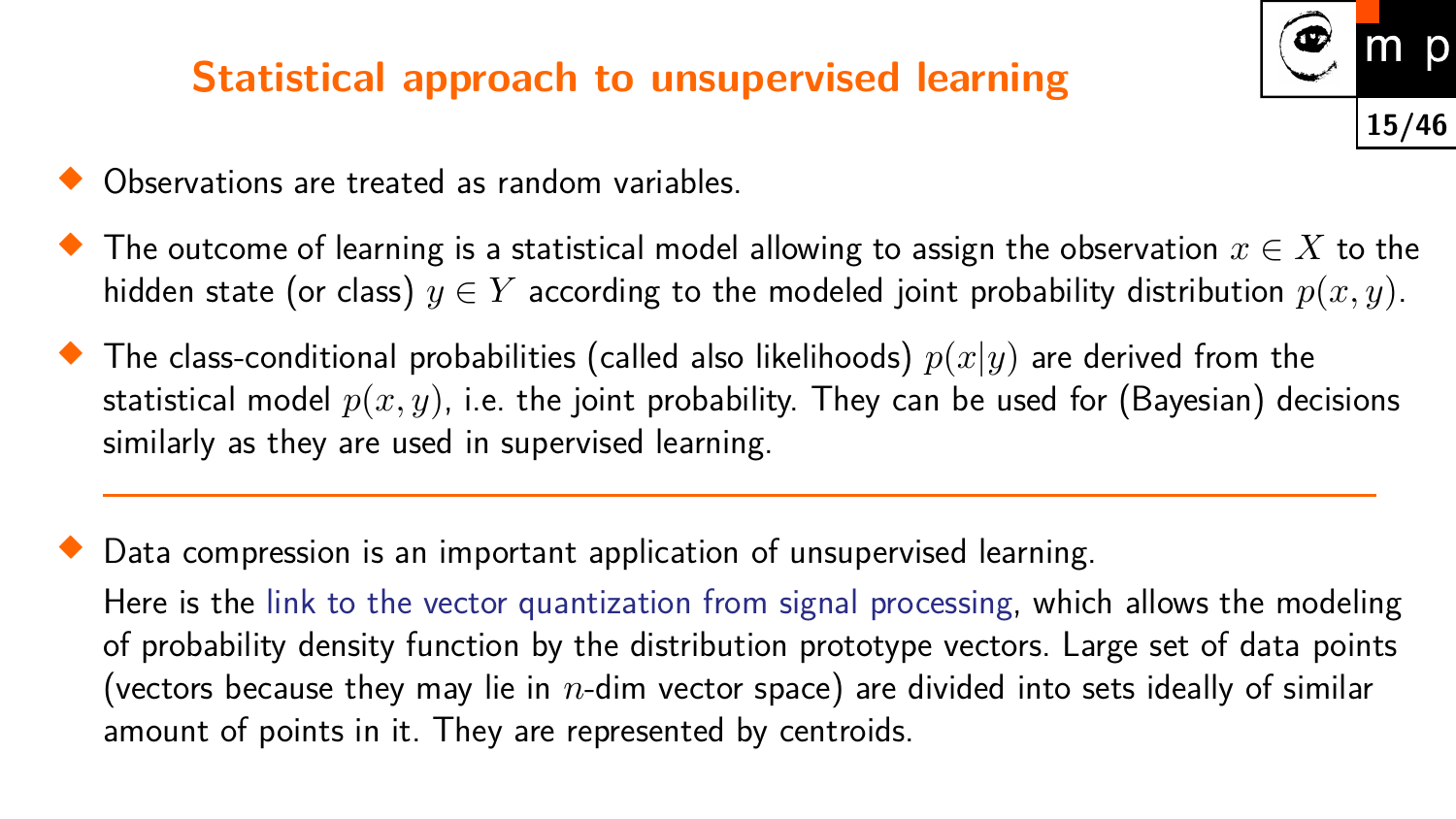### **Used symbols**



- $\blacklozenge$  *x* ∈ *X* observations.
- ◆  $y\in Y$  the hidden state, the outcome of the recognition.
- $\blacklozenge \Theta$  the parameter, on which the decision strategy depends (often a vector of parameters).
- $\blacklozenge\; q(x,\Theta)\colon X\to Y$  the decision strategy (a classifier).
- $\blacklozenge\; x=(x_1,x_2,\ldots,x_n)$  the sequence of observations is called the training sample  $T.$
- $\blacklozenge\; y=(y_1,y_2,\ldots,y_n)$  the sequence of recognition results (from a training multi-set).
- $\blacklozenge$  In the supervised learning context, the training sequence (multi-set) is  $((x_1, y_1), (x_2, y_2), \ldots, (x_n, y_n)).$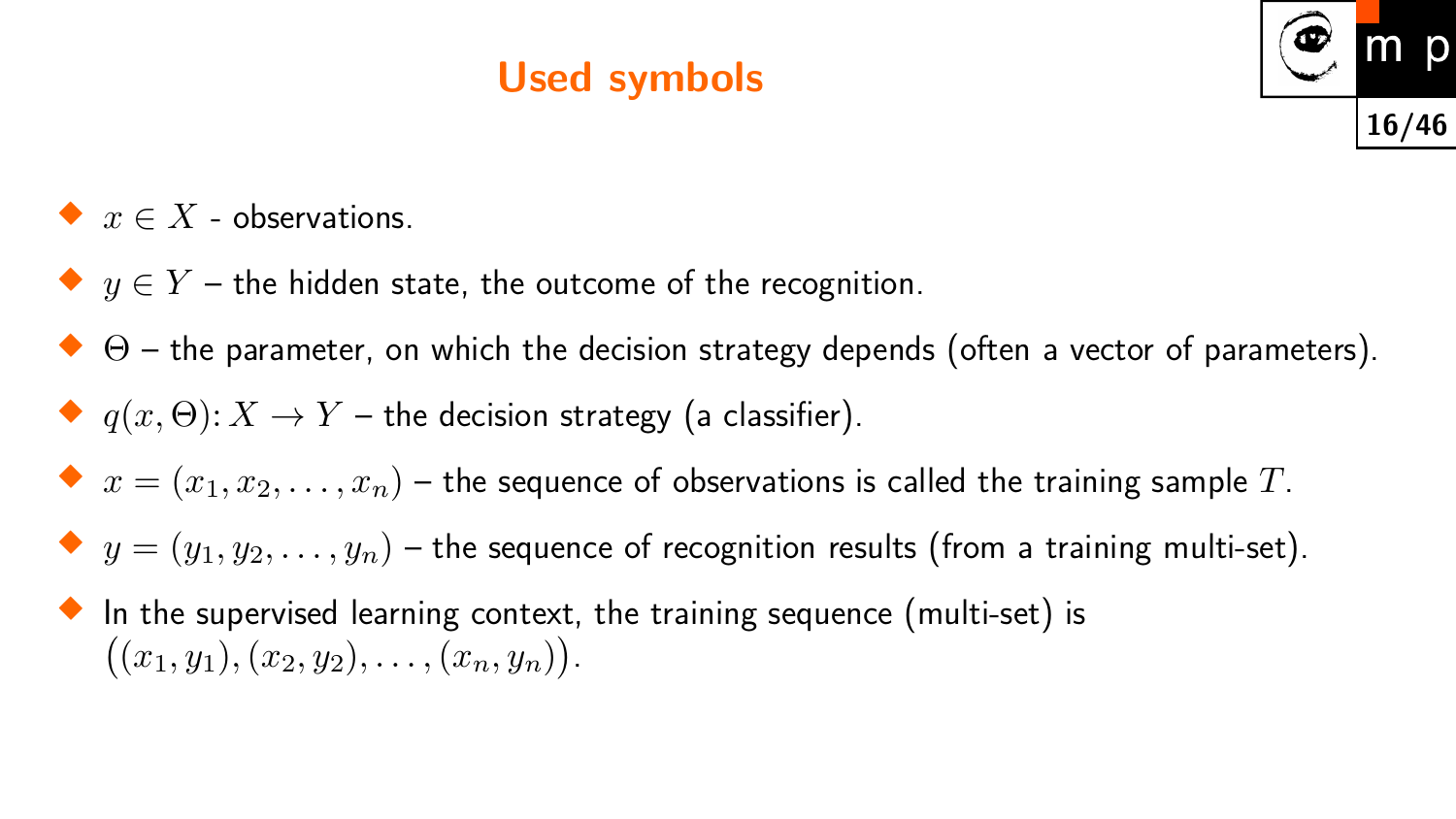#### **Classifier with adjustable parameters**

We have concentrated to the classifier design so far.

 $\bullet$ The decision function *q* of a classifier depends on the parameter Θ.



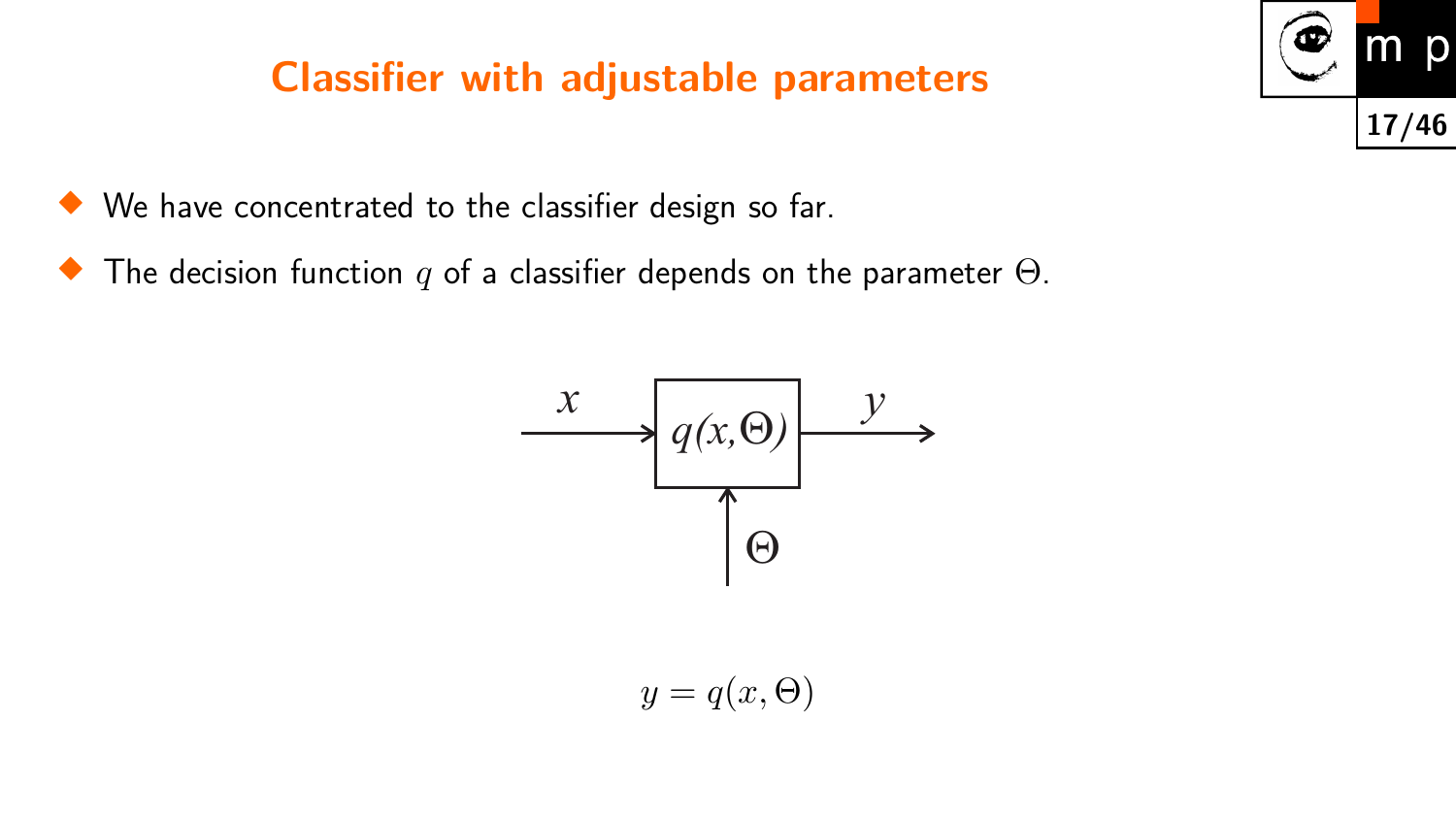### **Supervised learning**





The decision rule  $q(x, \Theta)$  is taught using the training multi-set.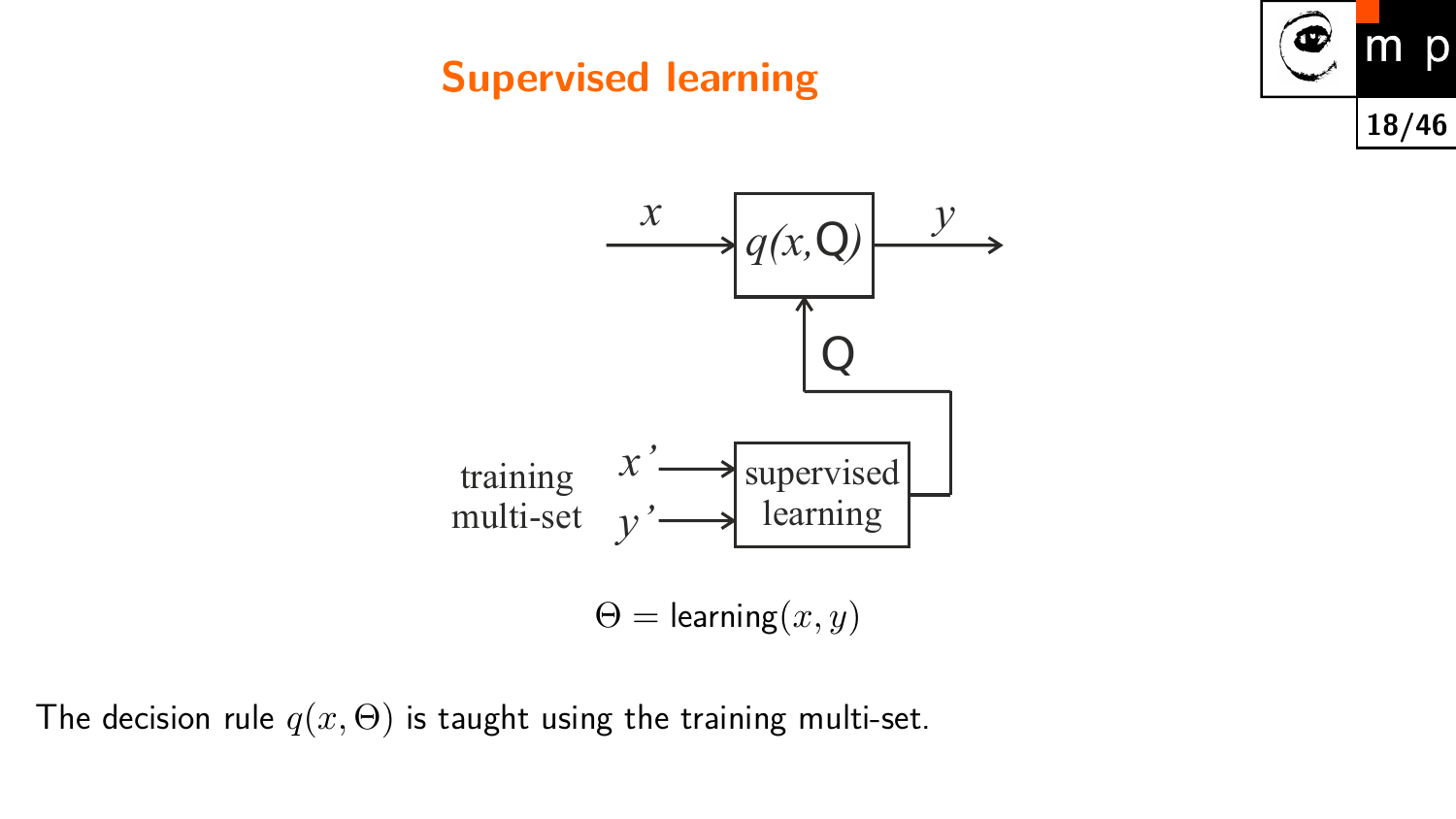### **Unsupervised learning**





 $\Theta =$  learning $(x, y)$ 

The output of the classifier itself is used for (self)-learning instead of the hidden state *y*, which would be obtained from the training multi-set in the case of supervised learning.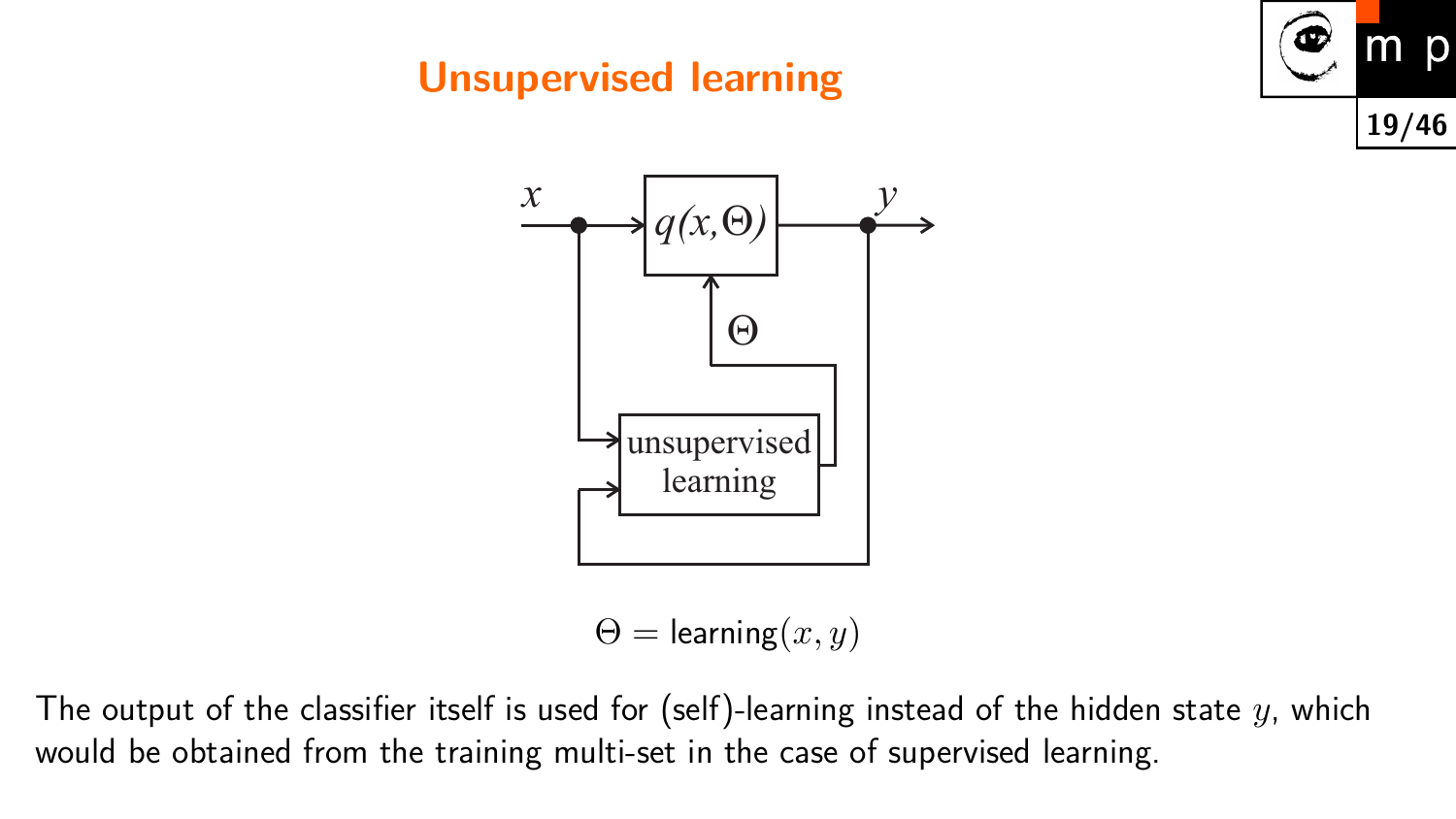### **Unsupervised learning algorithm**



Initiatization, i.e. the initial choice of the parameter  $\Theta^{t=0}.$ 

A cycle, where *t* is the iteration number in the cycle

- **Recognition step**  $y = q(x, \Theta^t)$
- $\blacklozenge$  Learning step  $\Theta^{t+1} =$  learning $(x, y)$

The question of the algorithm convergence is an important one.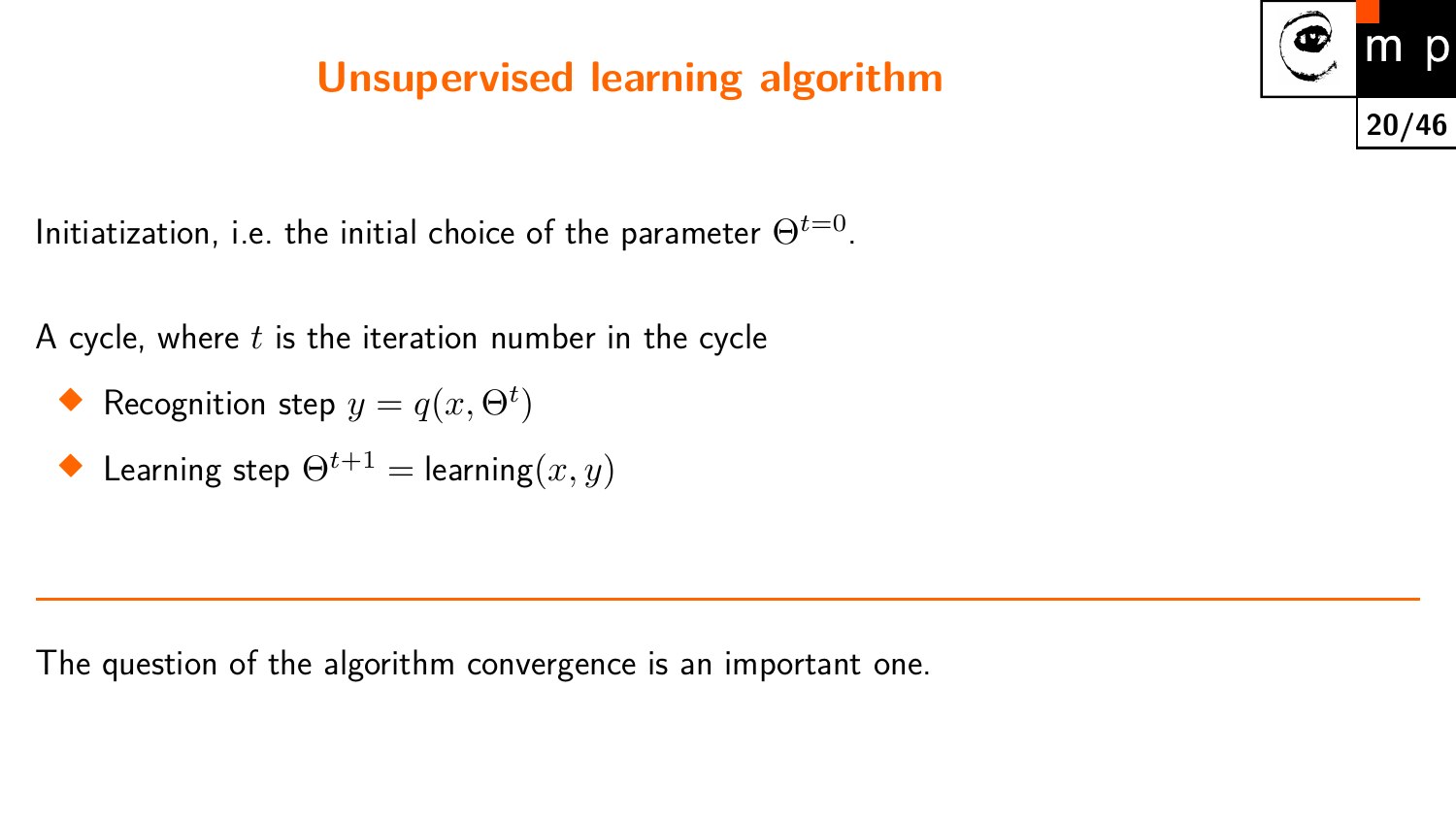## **Use of unsupervised learning**



- ♦ The data classification is not know in advance. Example: Data mining.
- The data classification by a human is often too expensive.

Example: Speech recognition, in which a complicated Markovian sequence serves as the statistical model. Learning its parameters requires a large amount of training data.

 $\blacklozenge$  It is possible to compress large data sets in such a way that they are replaced by much fewer informative representatives.

Note: It is not needed here, that the representatives have some semantics.

 Unsupervised learning can be used as a method approximating a complex probability distribution by a mixture of simpler distributions, often Gaussians.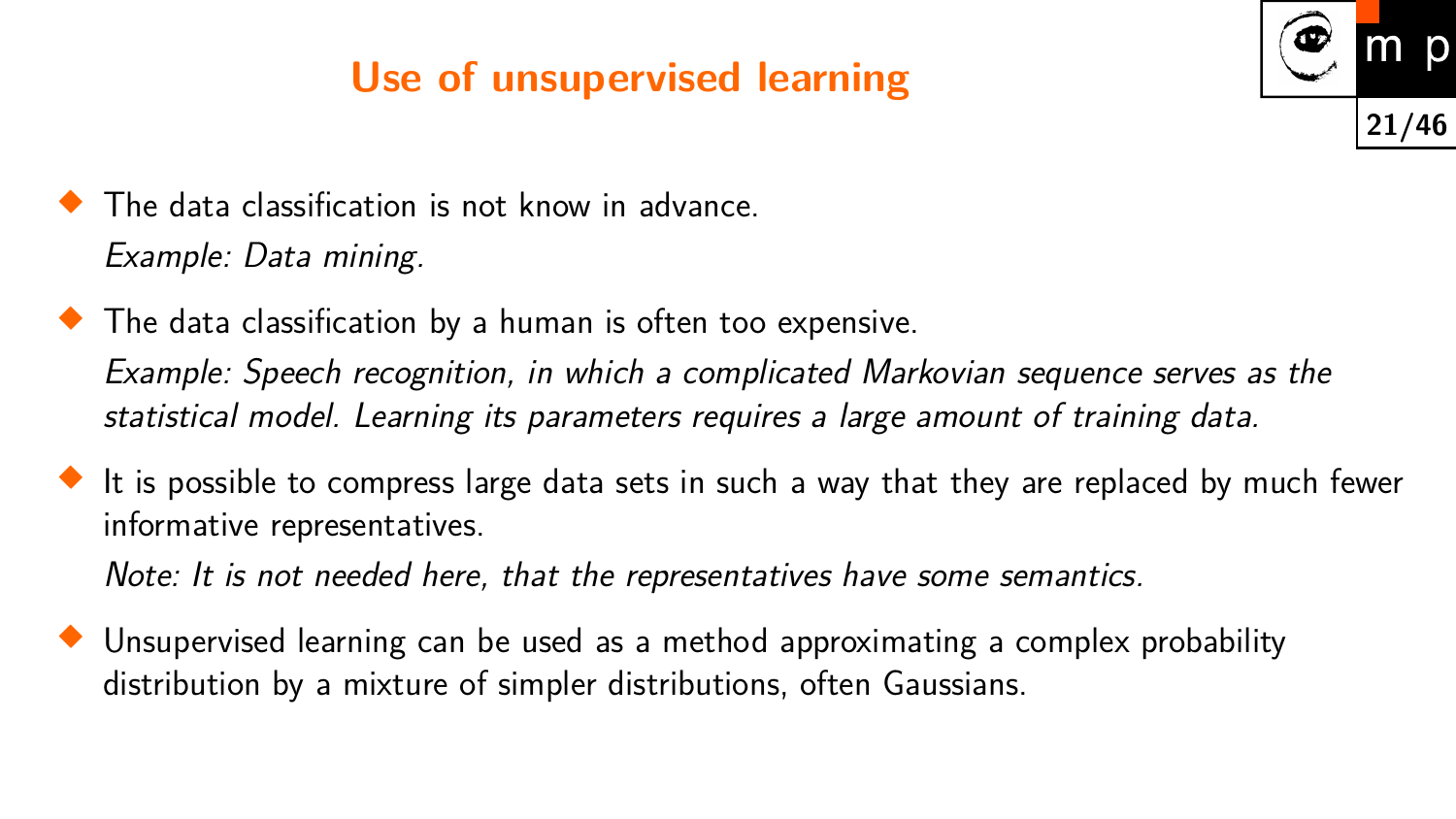### **Towards statistical learning:** *K***-means algorithm (1)**



♦ Let assume the statistical model

$$
p_{x|k}(x|1, \mu_1) = p_{x|k}(x|2, \mu_2) = \ldots = p_{x|k}(x|K, \mu_K) \text{ , where }
$$

- $p_{x|k}(x|k_j, \mu_j)$  are Gaussian distributions with the unit covariance matrix.
- The probability distribution parameters are given by the vector  $\Theta = \mu_1, \ldots, \mu_K$ .
- ♦ Recognition is performed according to Bayesian strategy

$$
k = \operatorname*{argmax}_{k'} p(k'|x) = \operatorname*{argmin}_{k'} \|x - \mu_{k'}\|
$$

corresponds to the classification based on the nearest neighbor approach.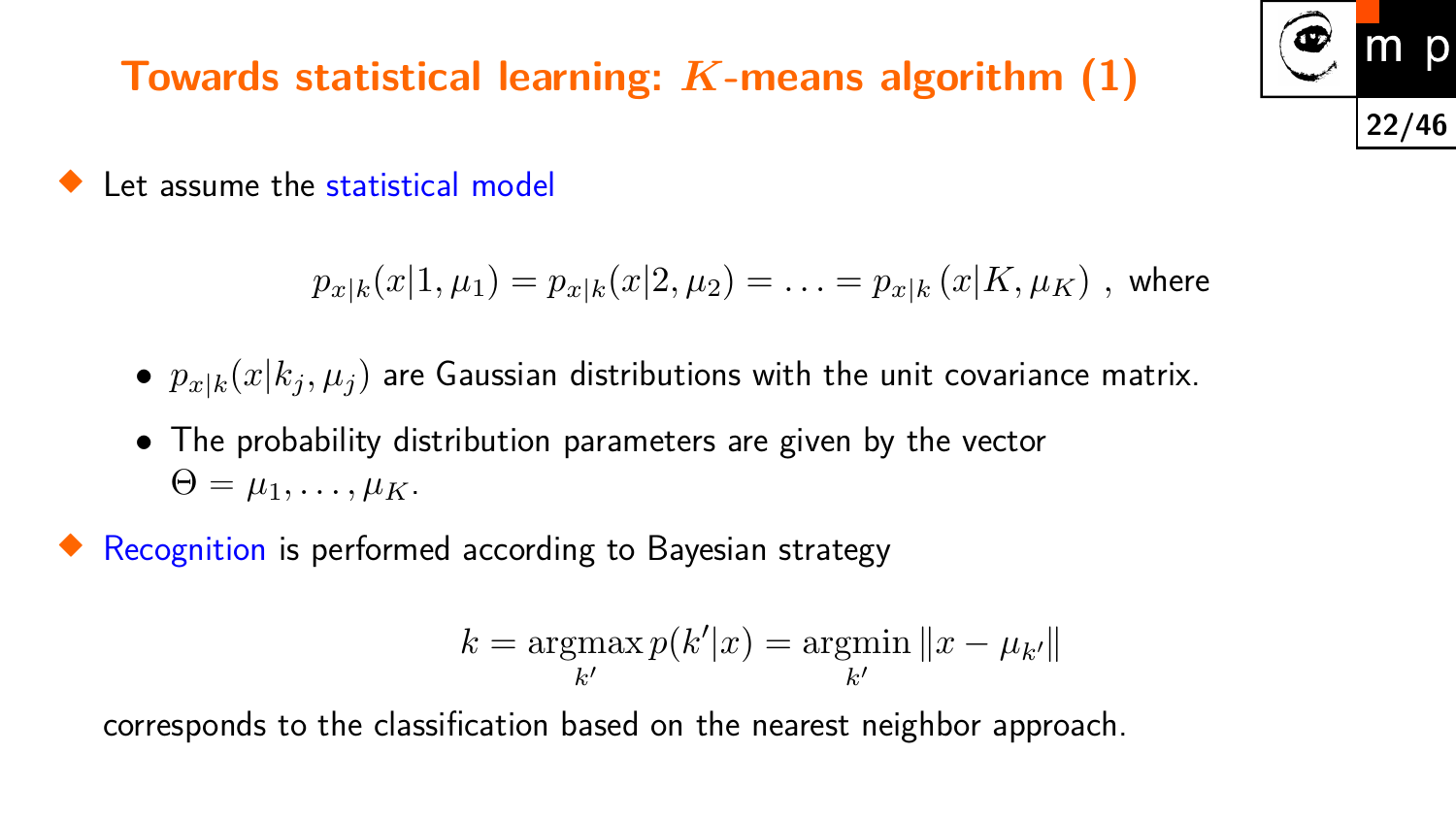

### **Towards statistical learning:** *K***-means algorithm (2)**

$$
\Theta_{t+1} = \underset{\Theta}{\operatorname{argmax}} \sum_{i=1}^{n} \log p_{xk}(x_i, k_i)
$$
  
\n
$$
= \underset{\mu_1, ..., \mu_K}{\operatorname{argmax}} \sum_{i=1}^{n} \log \frac{1}{(\sqrt{2\pi})^n} \exp \left( -\frac{1}{2} (x_i - \mu_{k_i})^\top (x_i - \mu_{k_i}) \right)
$$
  
\n
$$
= \underset{\mu_1, ..., \mu_K}{\operatorname{argmin}} \sum_{i=1}^{n} (x_i - \mu_{k_i})^\top (x_i - \mu_{k_i})
$$
  
\n
$$
= \underset{1}{\operatorname{argmin}} \sum_{i \in I_1} (x_i - \mu_{k_i})^\top (x_i - \mu_{k_i}), \dots, \underset{k}{\operatorname{argmin}} \sum_{i \in I_k} (x_i - \mu_{k_i})^\top (x_i - \mu_{k_i})
$$
  
\n
$$
\Rightarrow \mu_j = \frac{1}{|I_j|} \sum_{i \in I_j} x_i, \quad j = 1, ..., K
$$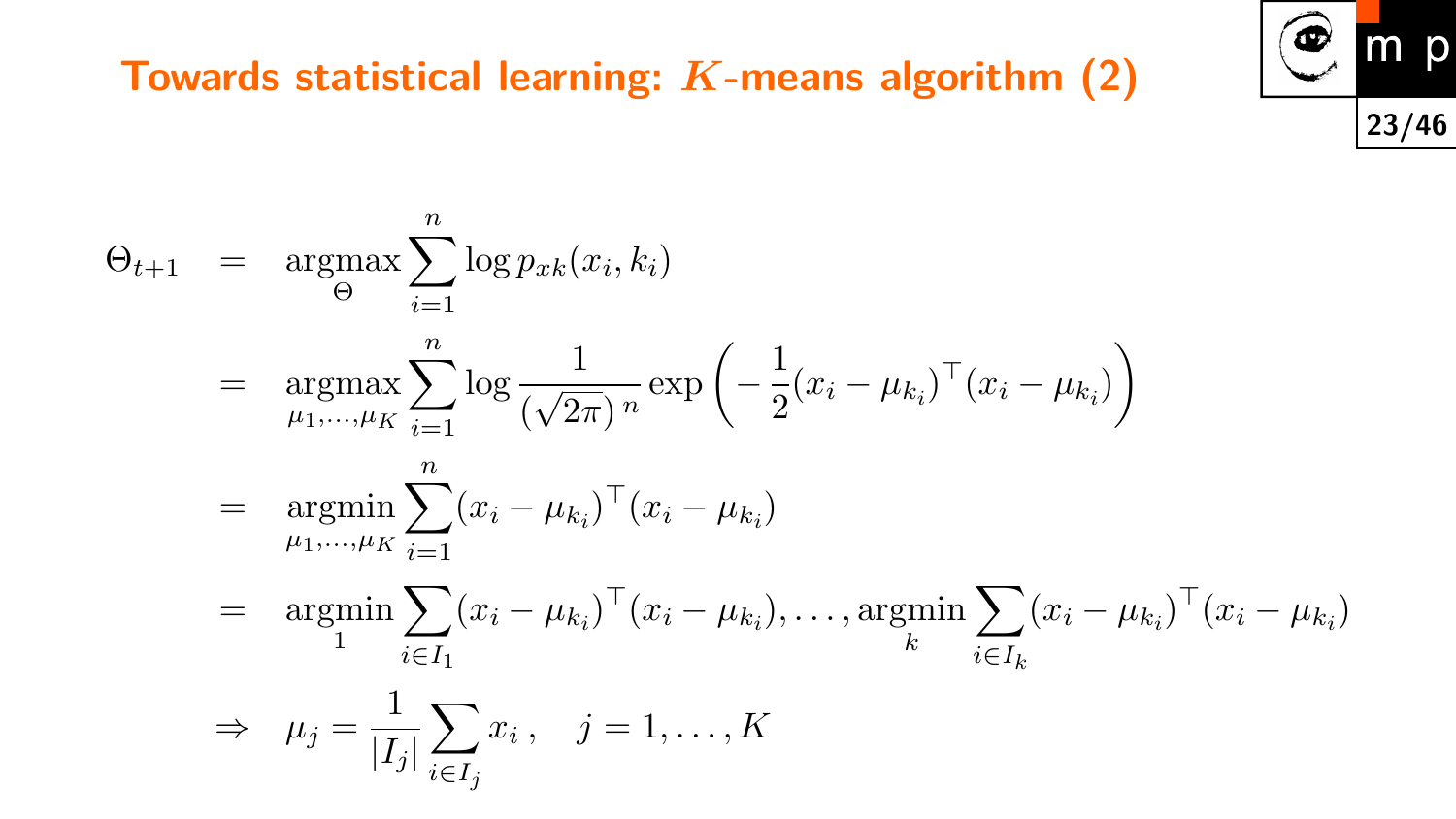### **A move towards the EM algorithm**



We know about probability distributions estimates from previous lectures:

- $\blacklozenge$  Parametric estimates, e.g. the maximally likely  $(\mathsf{ML})$  estimate.
- $\blacklozenge$  Nonparametric estimates, e.g. the Parzen window method or the  $n$ -nearest neighbors metods.

We have shown in previous example that the clustering using *K*-means corresponds to a special case of a statistical model, i.e. the mixture of Gaussian distributions with unitary covariance matrices. This means that these Gaussians have the same distributions with unitary dispersions.

Let us proceed to EM algorithm, which is an unsupervised learning method having a significant theoretical and practical significance.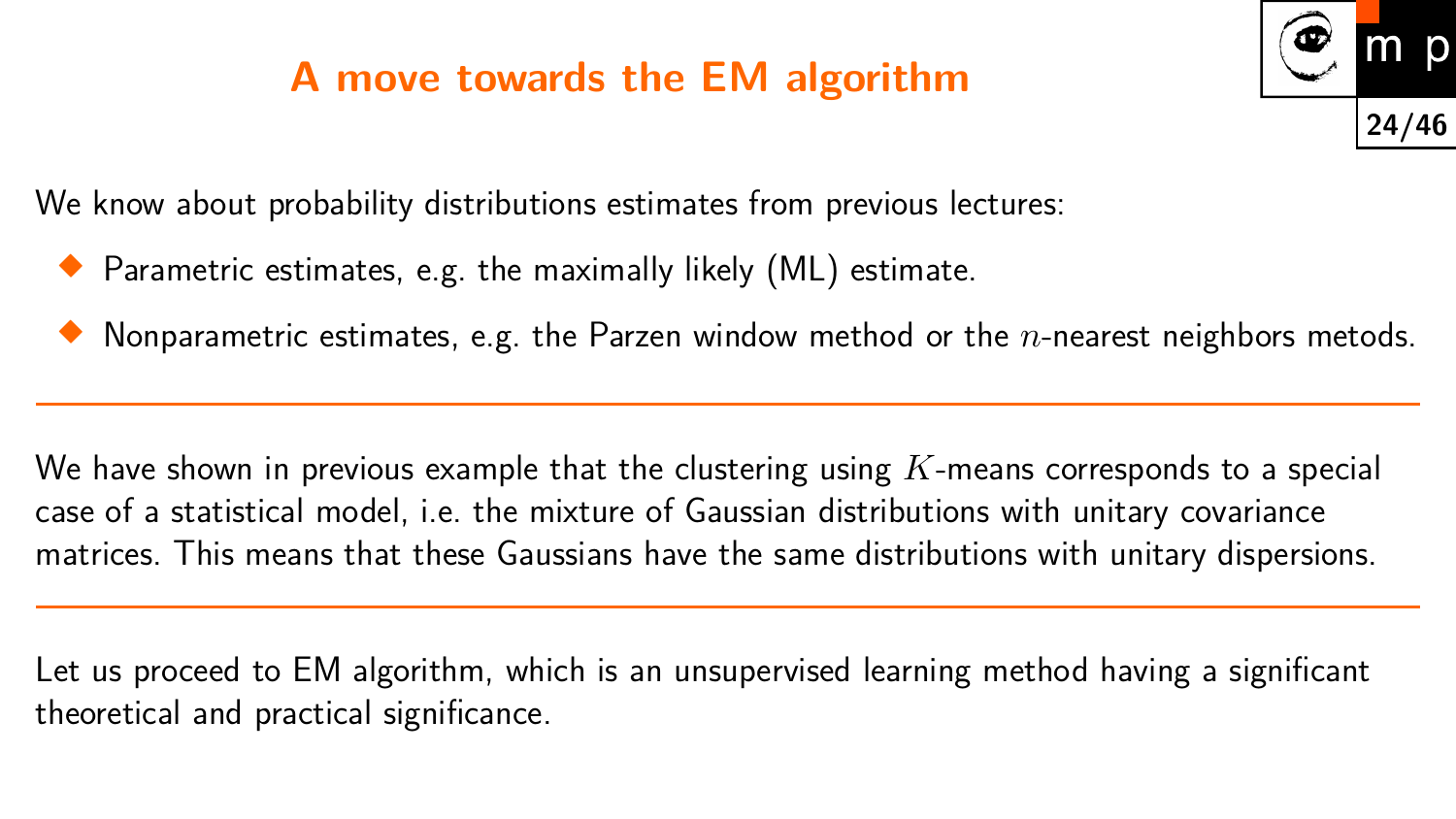## **EM algorithm, informally**



- EM algorithm decomposes a single complicated ML optimization task into several simpler
- optimization tasks by introducing a "missing parameter".
- $\blacklozenge$  It uses the gradient optimization (the steepest ascent) for finding the ML optimum. This is the reason why it suffers from getting stuck in a local minima.
- There are two main applications of the EM algorithm:
	- Data has incomplete, missing or corrupted values as a result of a faulty observation process.
	- The existence of missing or hidden parameters can simplify the likelihood function, which would otherwise lead to an analytically intractable optimization problem. E.g., teacher's labels are missing.

(The latter item, unsupervised learning, will be of our main interest in this lecture.)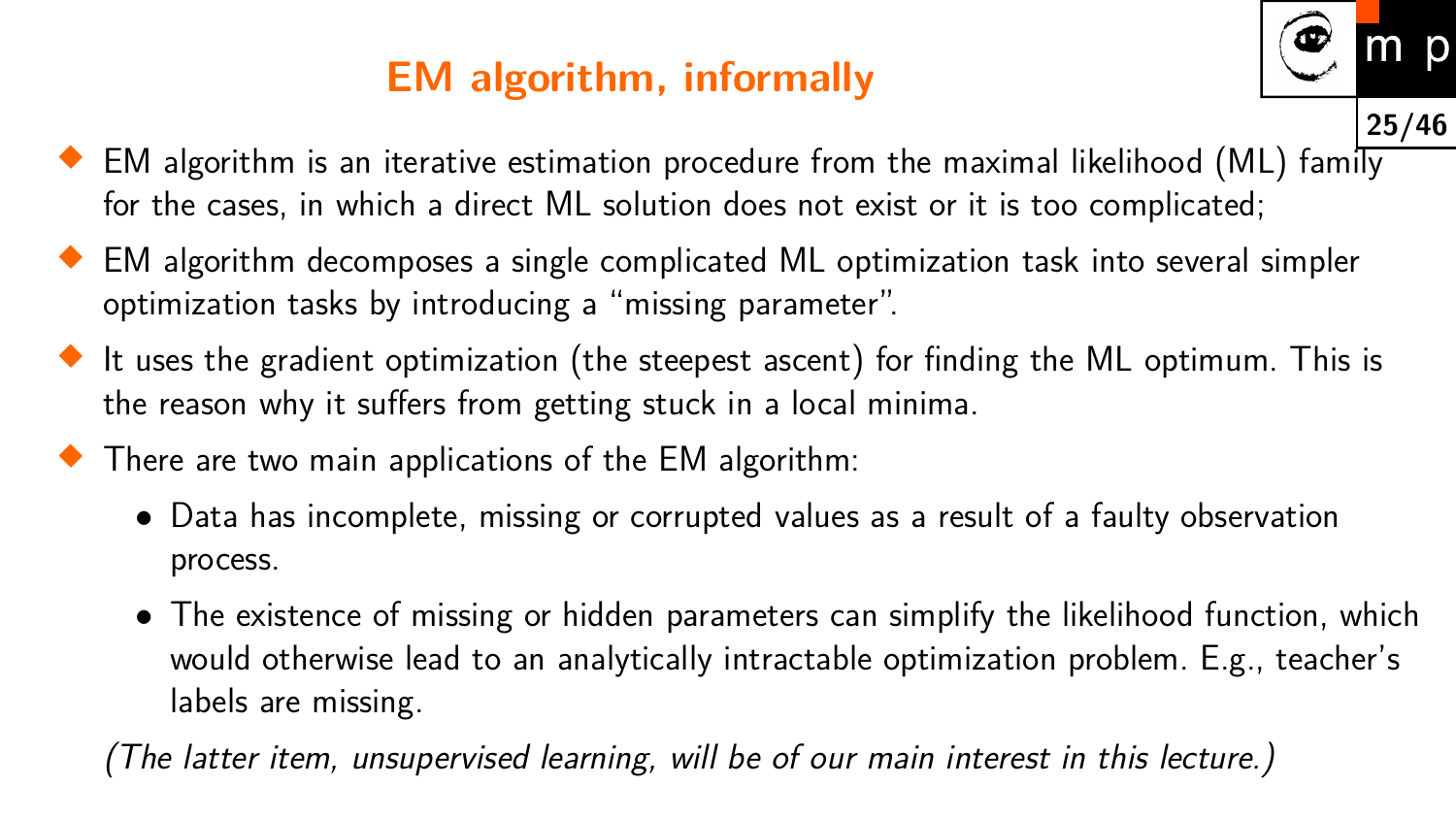### **EM algorithm; the definition**



- $\blacklozenge$  The Expectation Maximization algorithm iteratively maximizes the likelihood of a training sample  $T$  with respect to unknown parameters  $\Theta$  of a probability model under the condition of missing information.
- $\blacklozenge$  The training sample  $T$  is assumed to represent a set of independent realizations of a random variable defined on the underlying probability space.

Notation remarks on conditional probabilities:

- $\blacklozenge$  We will deal with the class-conditional probabilities (likelihoods) of the form  $p(x|y,\Theta)$ , where Θ is a vector of parameters, e.g. of a decision strategy.
- $\blacklozenge$  We will also write the parameters  $\Theta$  as a subscript:  $p(x|y,\Theta) = p_\Theta(x|y)$  because it simplifies the expressions.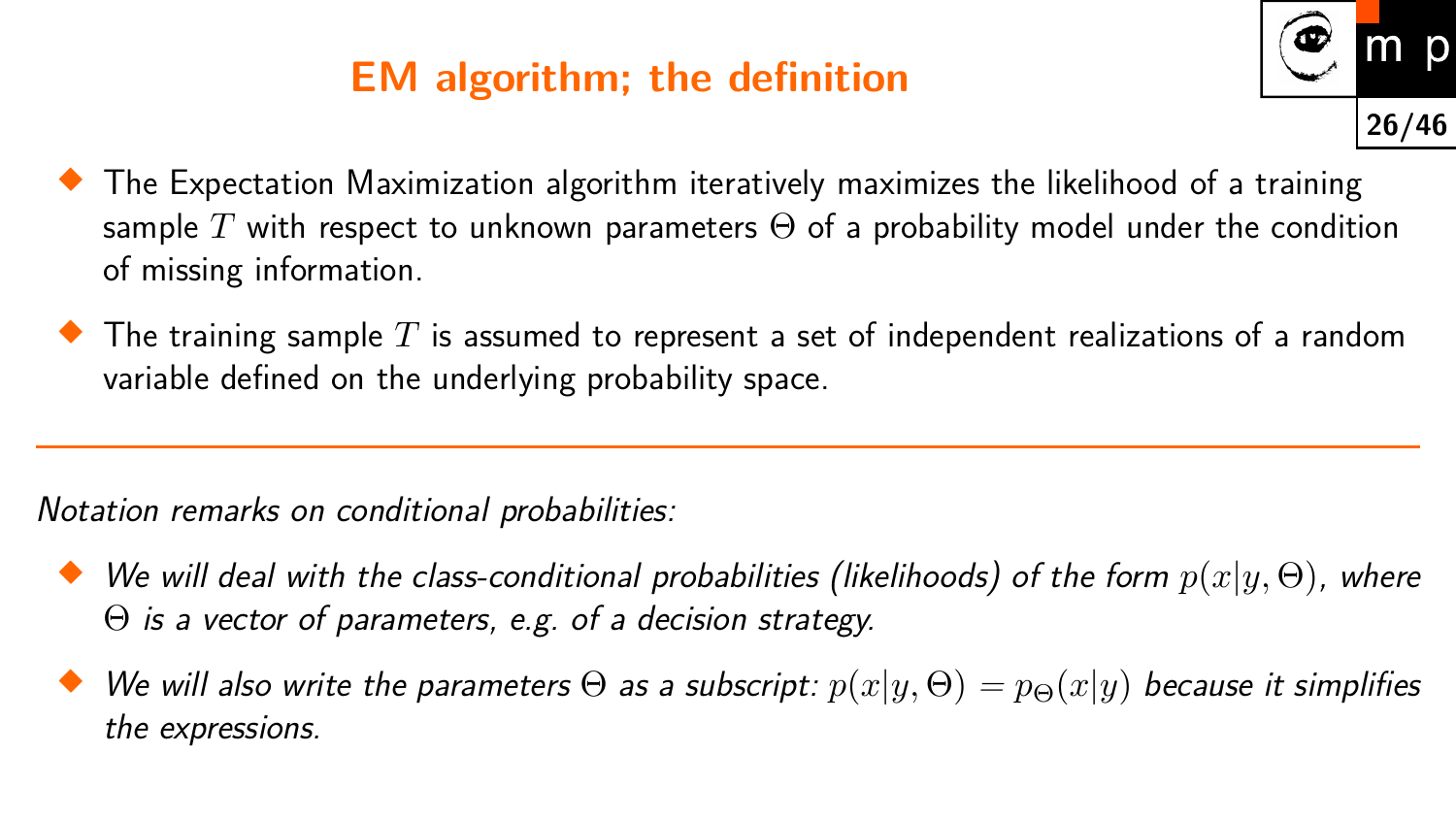## **EM, Theory (1)**



- $\blacklozenge$  Let  $\Omega$  be a finite sample space (i.e. all possible outcomes),  ${\mathcal F}$  be its power set, and  $p_{\theta} \colon \mathcal{F} \to \mathbb{R}_+$  be a probability measure defined up to unknown parameters  $\theta \in \Theta$ .
- $\blacklozenge$  The task is to estimate parameters  $\theta$  given observations  $X = \{x_1, \ldots, x_n\}.$
- $\blacklozenge$  Marginalize over missing hidden states  $y$ , i.e.  $P(x|\theta) = \sum_{y} P(x,y|\theta).$
- $\blacklozenge$  Let  $X{:}\Omega \to \mathcal{X}$  be a random variable and the data  $T = (x_1, x_2, \ldots, x_n)$  be a sequence of independent realizations of *X*.
- $\blacklozenge$  The Maximum Likelihood (ML) estimator provides estimates the of the unknown parameter Θ by maximalizing the probability of *T*

$$
\Theta^* = \underset{\Theta}{\operatorname{argmax}} \prod_{i=1}^n p_{\Theta}(\Omega_i) ,
$$

where  $\Omega_i$  denotes the pre-image (also inverse image)  $\{\omega \in \Omega \mid X(\omega) = x_i\}$  selecting the corresponding patterns from the input sample space  $\Omega$ .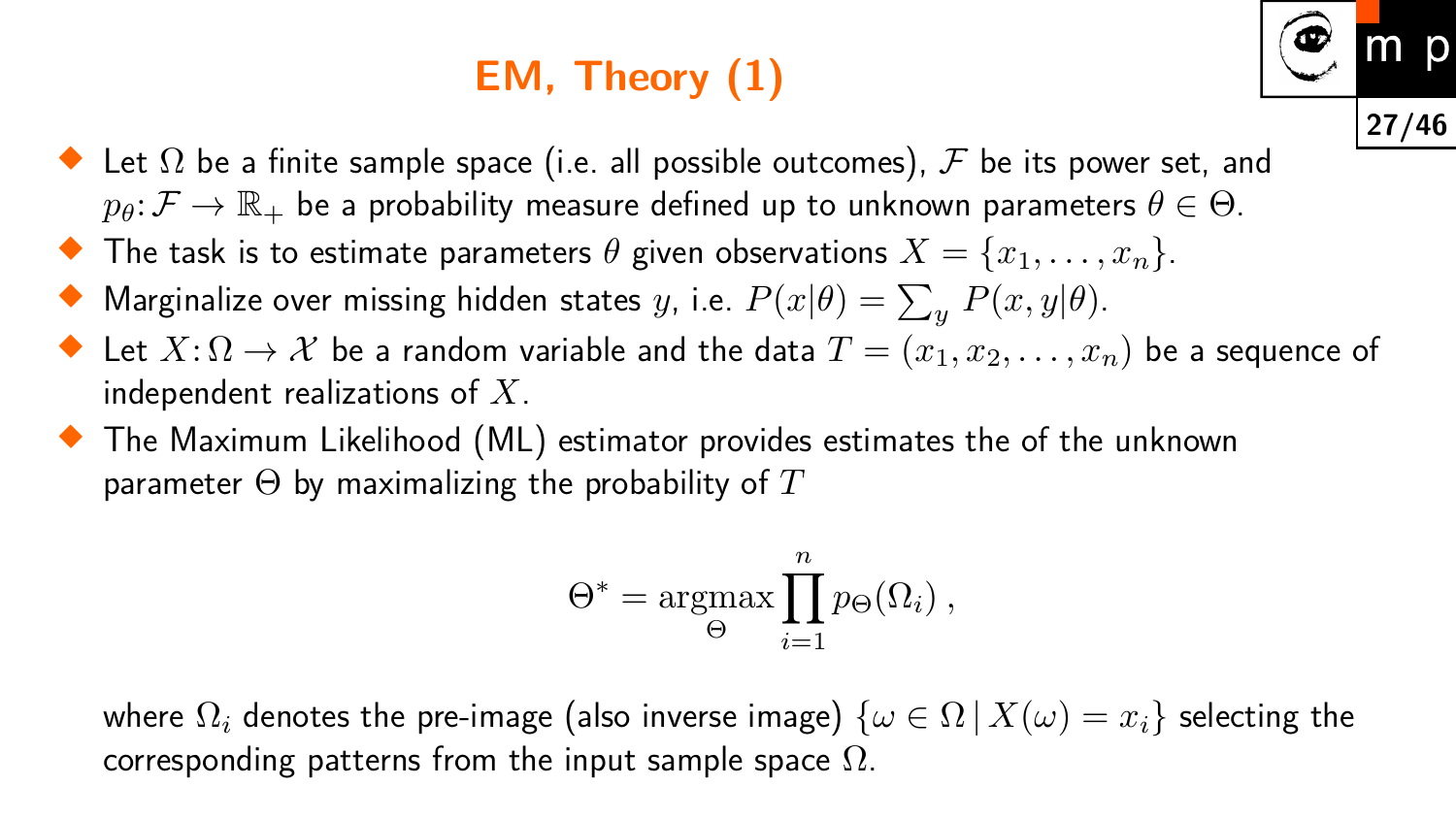# **Theory (2)**



♦ The likelihood of observed data writes

$$
l(\theta) = P(X|\theta) = \prod_{x_i \in X} P(X|\theta) = \prod_{x_i \in X} \cdot \sum_y P(x, y|\theta).
$$

 $\blacklozenge$  The unknown parameters  $\theta^*$  are obtained by maximizing the log-likelihood  $L(\theta) = \log l(\theta)$ ;  $\theta^* = \text{argmax} \prod$ Θ *i*=1 *n*  $p_{\theta}(\Omega_i)$  , where  $\Omega_i = \{\omega \in \Omega \,|\, X(\omega) = x_i\}.$   $\Omega_i$  is called the pre-image.

After logarithm is taken, the optimization task reads

<span id="page-27-0"></span>
$$
\theta^* = \underset{\theta \in \Theta}{\operatorname{argmax}} \ L(x_1, \dots, x_n) = \underset{\theta \in \Theta}{\operatorname{argmax}} \sum_{i=1}^n \log \sum_{\omega \in \Omega_i} p_{\Theta}(\omega) \tag{1}
$$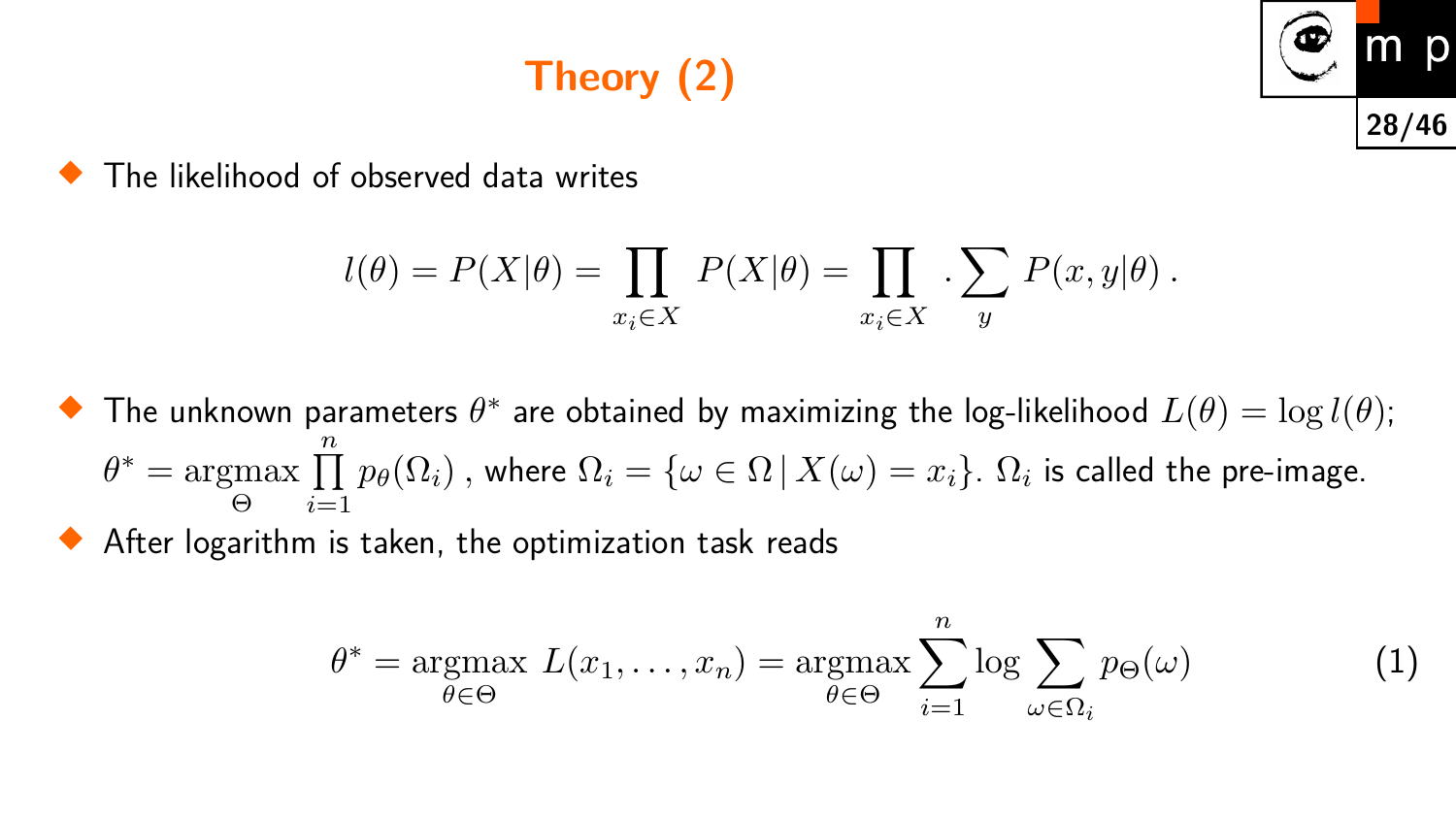### **EM, Remark about marginalization**



In the supervised learning context:

- $\blacklozenge$  The sample space  $\Omega$  is assumed a Cartesian product  $\Omega = \mathcal{X} \times \mathcal{Y}$ , where  $x \in \mathcal{X}$  are observations (measurements) and  $y \in \mathcal{Y}$  are hidden states (or class labels more specially).
- $\blacklozenge$  Let  $X' \colon \Omega \to (\mathcal{X} \times \mathcal{Y})$  be a random variable and the training multi-set  $T = ((x_1,y_1),(x_2,y_2),\ldots,(x_n,y_n))$  be a sequence of independent realizations of  $X'.$

#### In the unsupervised learning context:

- $\blacklozenge$  The hidden state  $y \in \mathcal{Y}$  is not known. The set  $X$  simply projects onto the first component  $X(x, y) = x$  of  $X'$ .
- $\blacklozenge$  In such a case, the probability  $p_{\Theta}(\Omega_i) = \sum \, p_{\Theta}(x_i, y)$  is nothing but the marginalization *y*∈Y over all possible *y*.
- This special case (unsupervised learning) will be considered in this lecture.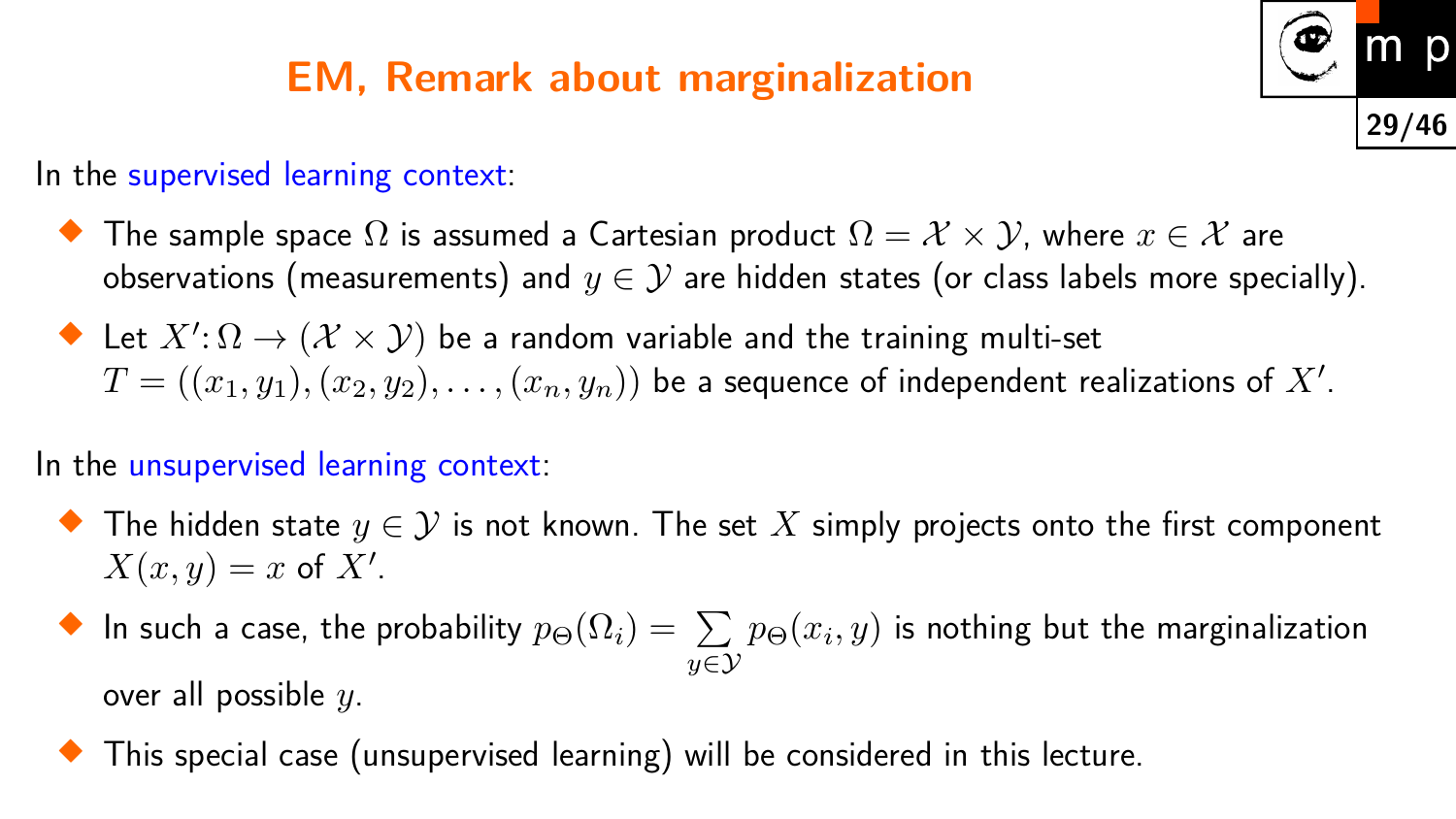# **EM, Theory (3)**



- $\blacklozenge$  The optimization task  $(1)$  at the slide  $28$  is often complicated and hardly solvable by standard methods. The objective function is either not convex or parameters  $\Theta$  are of a rather different natures.
- $\blacklozenge$  Suppose, however, that the task of parameter estimation is feasible if the complete information, i.e., a set of realizations of  $\omega \in \Omega$ , were available.
- This applies in particular if the corresponding simpler objective function

$$
\sum_i \log p_{\Theta}(\omega_i)
$$

is not convex with respect to parameters  $\Theta$  or if the task decomposes into simpler independent optimization tasks with respect to individual components of a parameter collection.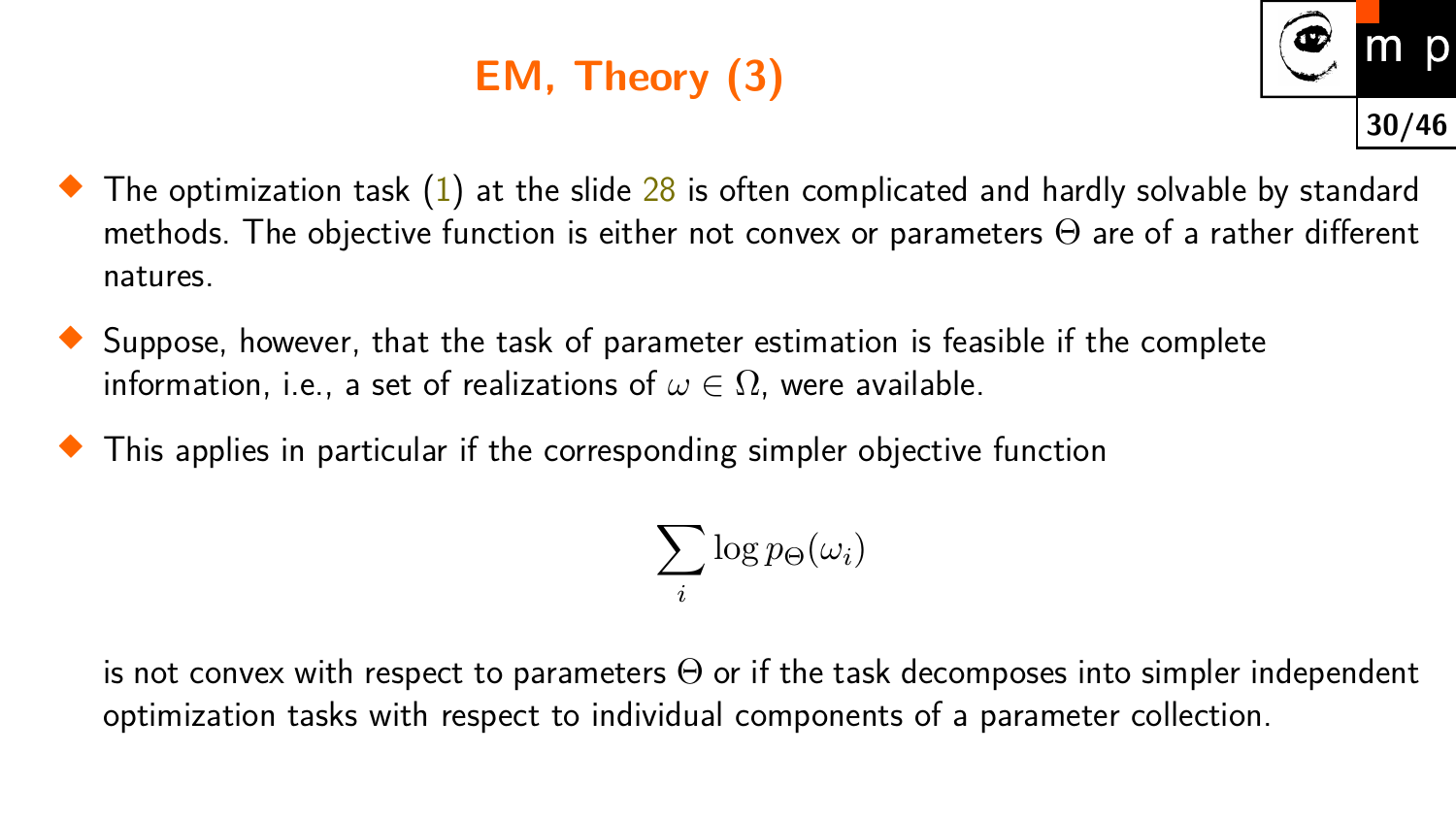# **EM, Theory (4)**



The key idea of the Expectation Maximization algorithm is to exploit this circumstance and to solve the optimization task  $(1)$  from slide  $28$  by the "iterative splitting", i.e. by iterating the following two feasible tasks:

- 1. Given a current estimate of  $\Theta$ , estimate (E-step) the missing information, i.e.,  $p_{\Theta}(\omega|\Omega_i)$  for each element  $x_i \in T$ .
- 2. Given the complete information, solve the corresponding estimation (maximization, M-step) task, resulting in an improved estimate of  $\Theta$ .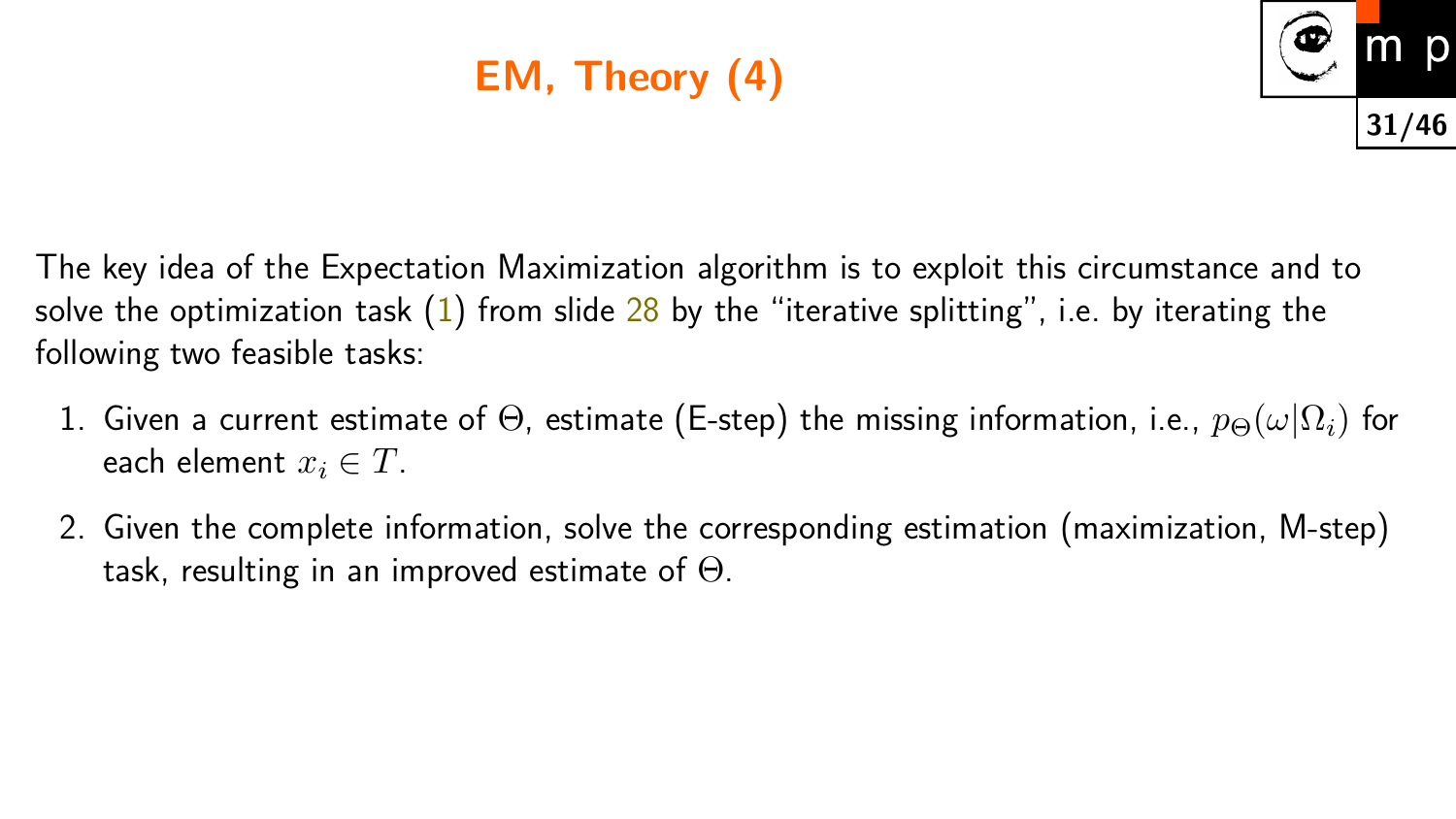## **EM, Theory (5)**



It is convenient to introduce nonnegative auxiliary variables  $\alpha_i(\omega)$ ,  $\omega\in\Omega_i$ , for each element  $x_i$  of  $\textsf{the training sample } T \textnormal{ fulfilling } \sum \ \alpha_i(\omega) = 1, \, \forall i = 1, 2, \ldots n.$ *ω*∈Ω*i*

 ${\sf Variable}$ s  $\alpha_i$  can be seen as posterior probabilities  $p(\omega|\Omega_i)$  for  $\omega\in\Omega_i$ , given a realization  $x_i.$  The log-likelihood of a realization  $x_i$  can be written when using  $\alpha_i$  as

<span id="page-31-0"></span>
$$
\log p_{\Theta}(\Omega_i) = \sum_{\omega \in \Omega_i} \alpha_i(\omega) \log p_{\Theta}(\Omega_i), \text{ (which follows from the introduced auxiliary variables } \alpha_i) \quad (2)
$$
\n
$$
= \sum_{\omega \in \Omega_i} \alpha_i(\omega) \log p_{\Theta}(\omega) - \left( \sum_{\omega \in \Omega_i} \alpha_i(\omega) \log p_{\Theta}(\omega) - \sum_{\omega \in \Omega_i} \alpha_i(\omega) \log p_{\Theta}(\Omega_i) \right)
$$
\n
$$
= \sum_{\omega \in \Omega_i} \alpha_i(\omega) \log p_{\Theta}(\omega) - \sum_{\omega \in \Omega_i} \alpha_i(\omega) \log \frac{p_{\Theta}(\omega)}{p_{\Theta}(\Omega_i)} \tag{3}
$$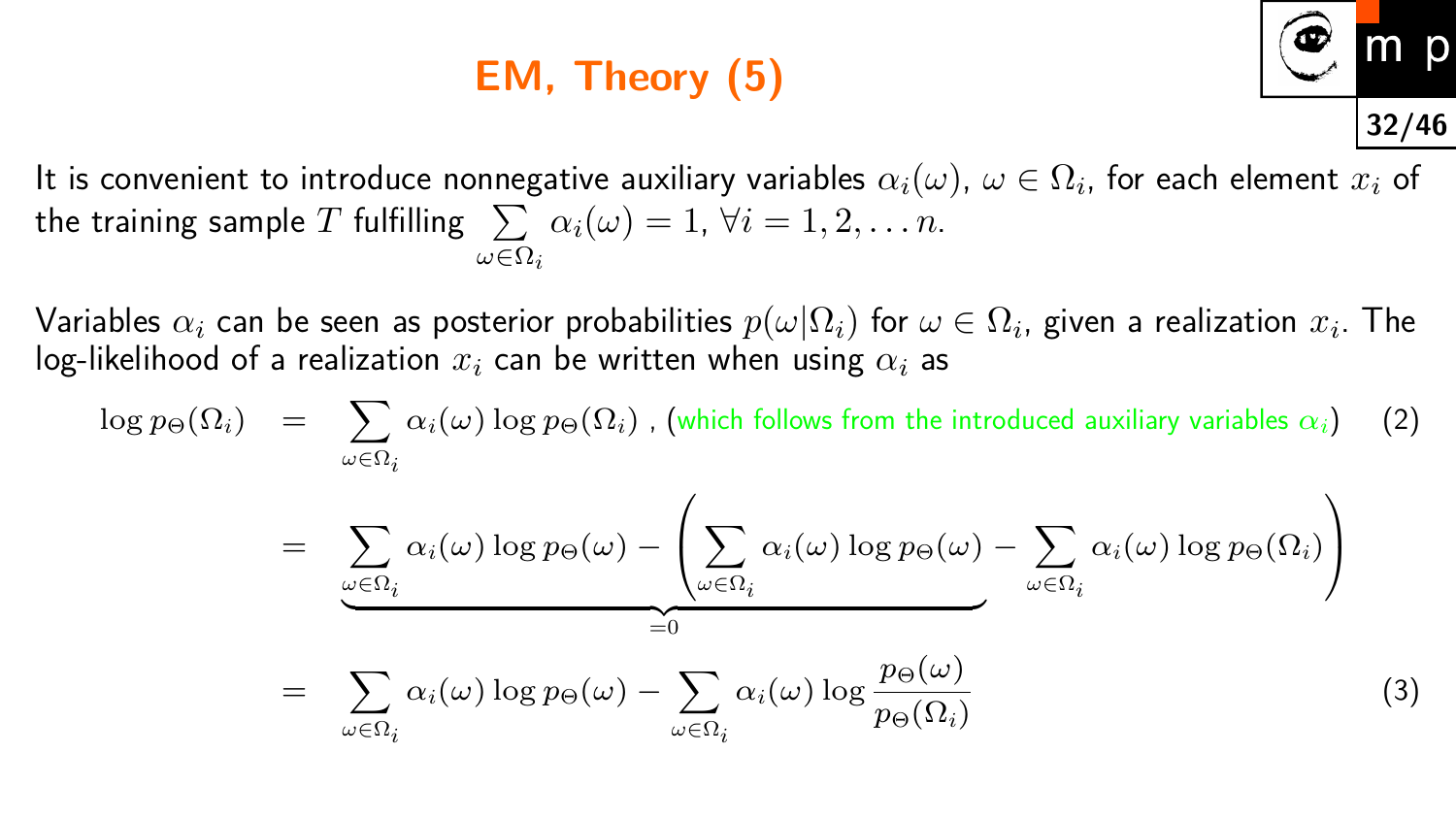## **EM, Theory (6)**

The log-likelihood of the training sample *T* is

<span id="page-32-0"></span>
$$
L(T, \Omega) = L(x_1, x_2, ..., x_n, \Omega) = \sum_{i=1}^{\infty} \underbrace{\log p_{\Theta}(\Omega_i)}_{\text{substitute using (2) from slide 32}}
$$

$$
= \sum_{i=1}^n \sum_{\omega \in \Omega_i} \alpha_i(\omega) \log p_{\Theta}(\omega) - \sum_{i=1}^n \sum_{\omega \in \Omega_i} \alpha_i(\omega) \log \frac{p_{\Theta}(\omega)}{p_{\Theta}(\Omega_i)}
$$

$$
= \sum_{i=1}^n \sum_{\omega \in \Omega_i} \alpha_i(\omega) \log p_{\Theta}(\omega) - \sum_{i=1}^n \sum_{\omega \in \Omega_i} \alpha_i(\omega) \log p_{\Theta}(\omega | \Omega_i)
$$

*n*

**33/46**

p

(4)

 $\blacklozenge$  The expression  $(4)$  does not depend as a whole on the specific choice of the auxiliary variables *α*, whereas the minuend and subtrahend do.

 $\blacklozenge$  The minuend is the likelihood of a complete data sample if the  $\alpha$  are interpreted as the missing information, i.e., posterior probabilities for  $\omega \in \Omega_i$  given the observation  $x_i.$  The subtrahend will be mentioned later.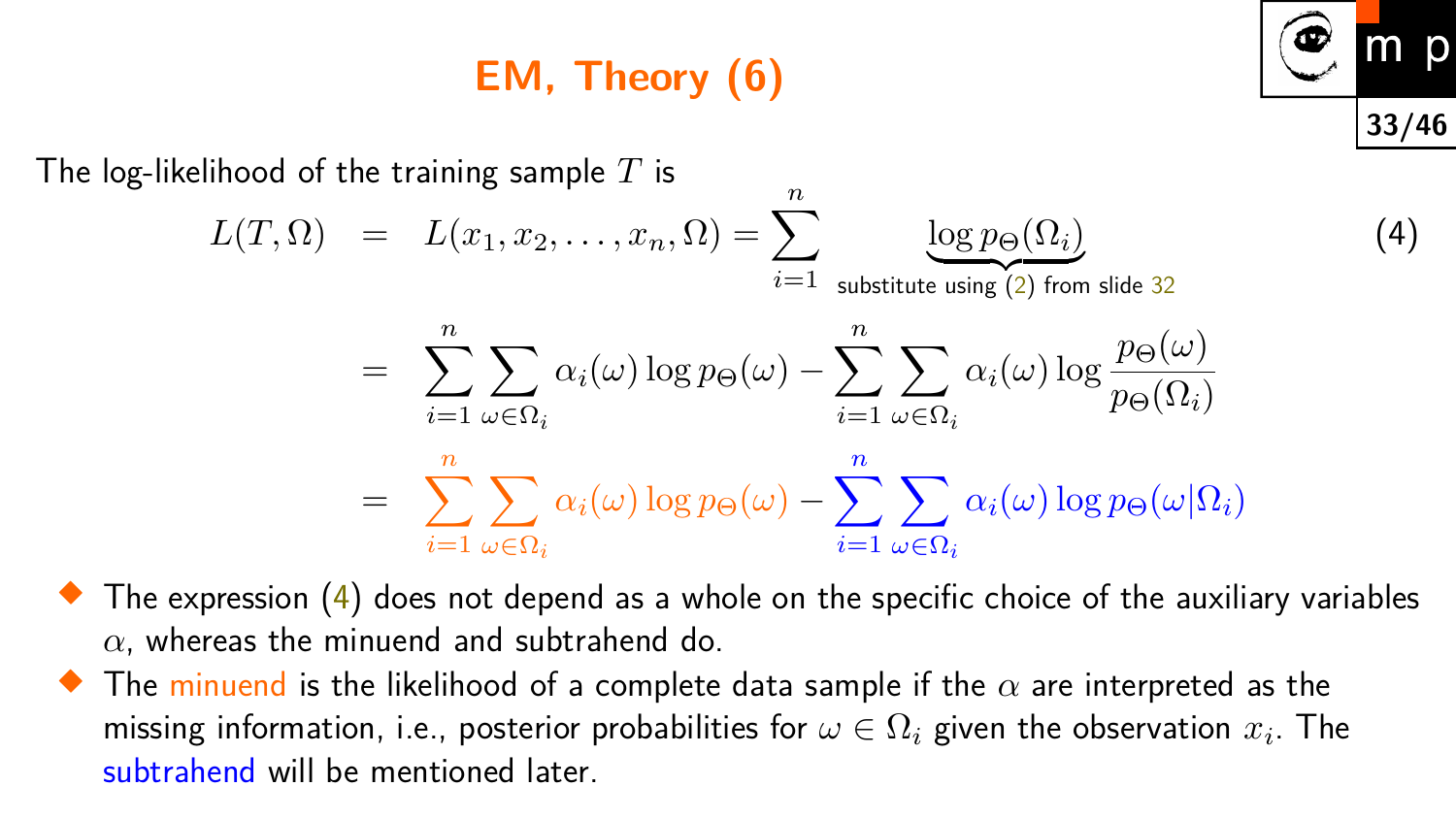### **EM algorithm**



Starting with some reasonable choice for the initial  $\Theta^{(0)}$ , the likelihood is iteratively increased by alternating the following two steps.

- $\blacklozenge$  The (E)xpectation step calculates a new  $\alpha$  such that new  $\Theta^{(t)}$  becomes a maximizer of the subtrahend. Changing  $\Theta$  subsequently can only decrease its value.
- $\blacklozenge$  The  $(\mathsf{M})$ aximization step relies on this and maximizes the minuend only, avoiding to deal with the subtrahend.

$$
\blacklozenge
$$
 E-step:

<span id="page-33-1"></span>
$$
\alpha_i^{(t)}(\omega) = p_{\Theta}^{(t)}(\omega) \tag{5}
$$

$$
\blacklozenge
$$
 M-step:

<span id="page-33-0"></span>
$$
\Theta^{(t+1)} = \underset{\Theta}{\operatorname{argmax}} \sum_{i=1}^{n} \sum_{\omega \in \Omega_i} \alpha_i^{(t)}(\omega) \log p_{\Theta}(\omega) \tag{6}
$$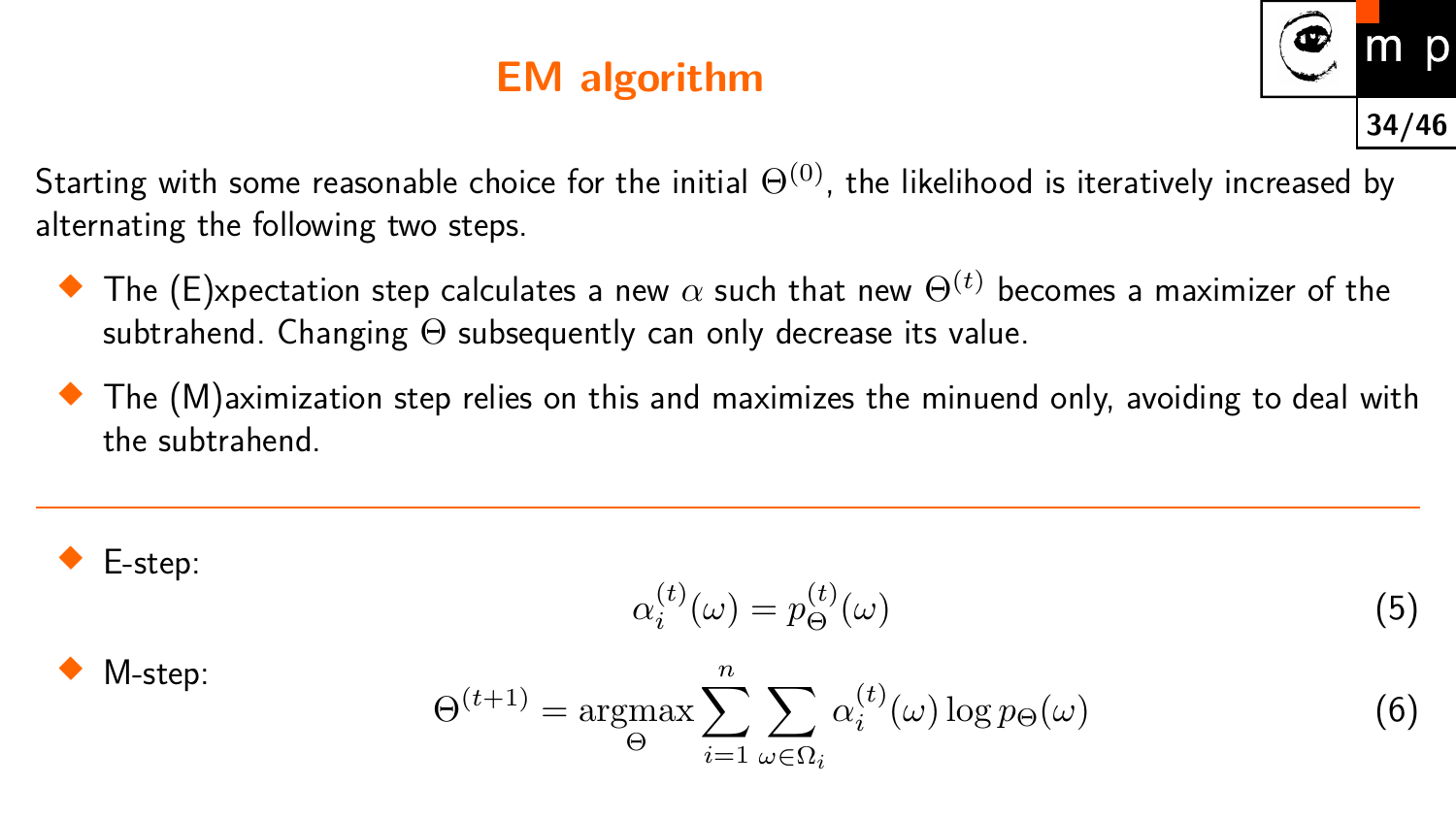### **EM algorithm, the conceptual point of view**



- $\blacklozenge$  E-step can be seen as the inference. It calculates the missing data in each step  $t$ , i.e., the posterior probabilities  $p_{\Theta}^{(t)}(\omega|\Omega_i)$  for each element  $x_i$  in the training sample  $T.$
- The M-step utilizes these posterior probabilities in a supervised learning step.
- The names E-step and M-step stem from a rather formal view:
	- The E-step calculates the  $\alpha$  and therefore the objective function in Equation [\(6\)](#page-33-0) at the slide [34,](#page-33-0) which has the form of an expectation of  $\log p_{\Theta}(\omega)$ . The computation of this objective function is sometimes considered to be a part of the E-step.
	- The M-step name comes from maximization of the minuend (supervised learning).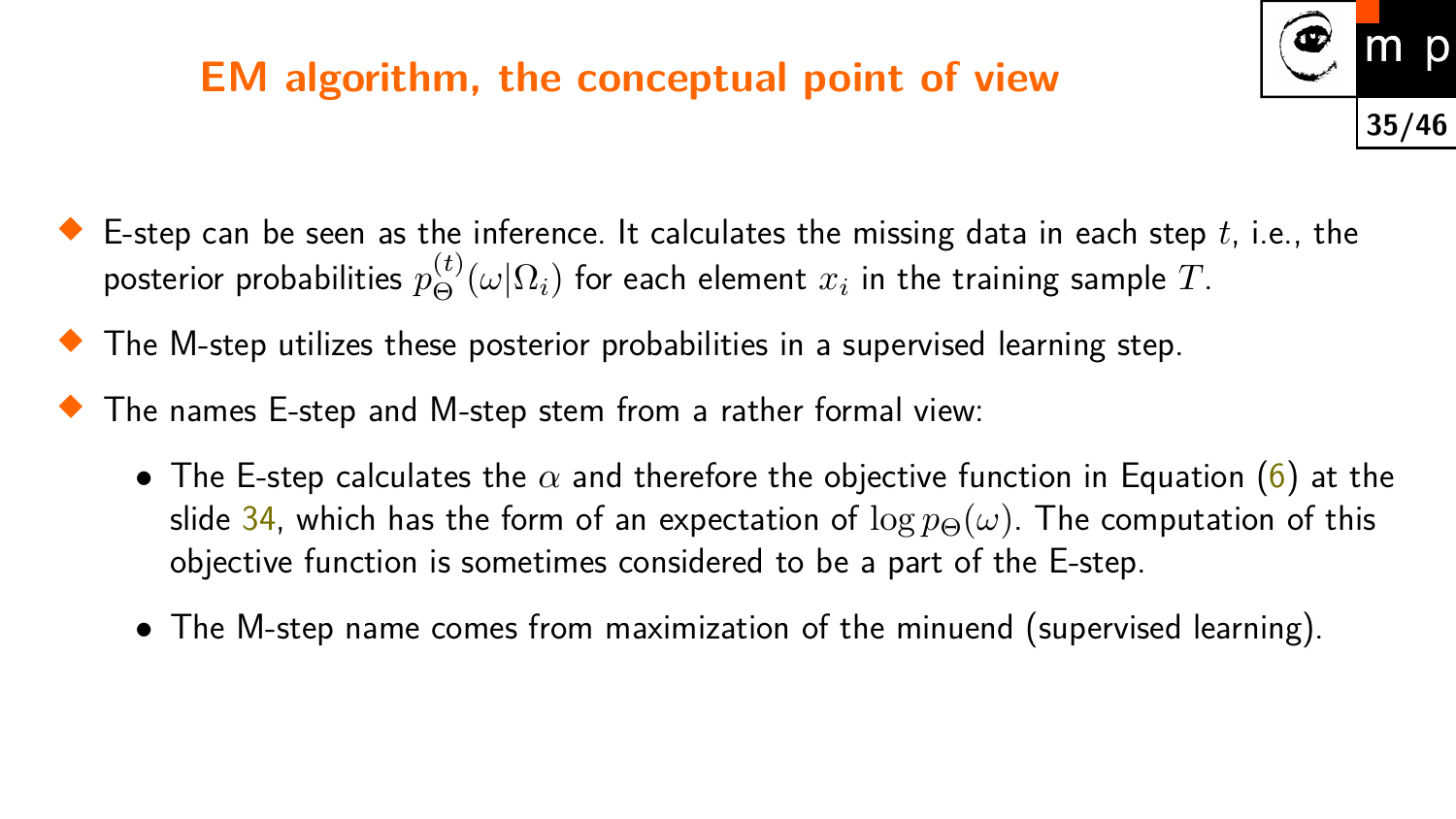### **EM, the monotonically decreasing likelihood**

 $\blacklozenge$  Recall the slide [34.](#page-33-0) The choice for  $\alpha$  in Equation [\(5\)](#page-33-1) guarantees that the subtrahend in Equation [\(6\)](#page-33-0) can decrease only whatever the new  $\Theta$  will be chosen in the subsequent M-step. It follows from a special case of Johan Jensen's inequality (Danish mathematician, 1906)

**36/46**

 $\overline{O}$ 

$$
\sum_{\omega \in \Omega_i} p_{\Theta}(\omega | \Omega_i) \log p_{\Theta}(\omega | \Omega_i) \le \sum_{\omega \in \Omega_i} p_{\Theta}(\omega | \Omega_i) \log p_{\Theta}(\omega | \Omega_i), \ \forall \Theta' \ne \Theta
$$

- $\blacklozenge$  Since the M-step chooses the new  $\Theta$  to maximize the minuend, the likelihood can only increase or remain unchanged.
- $\blacklozenge$  There is an alternative way how to show the monotonicity of the EM algorithm. It considers the maximization of the likelihood and the Jensen's inequality. This alternative explanation is not explicated here.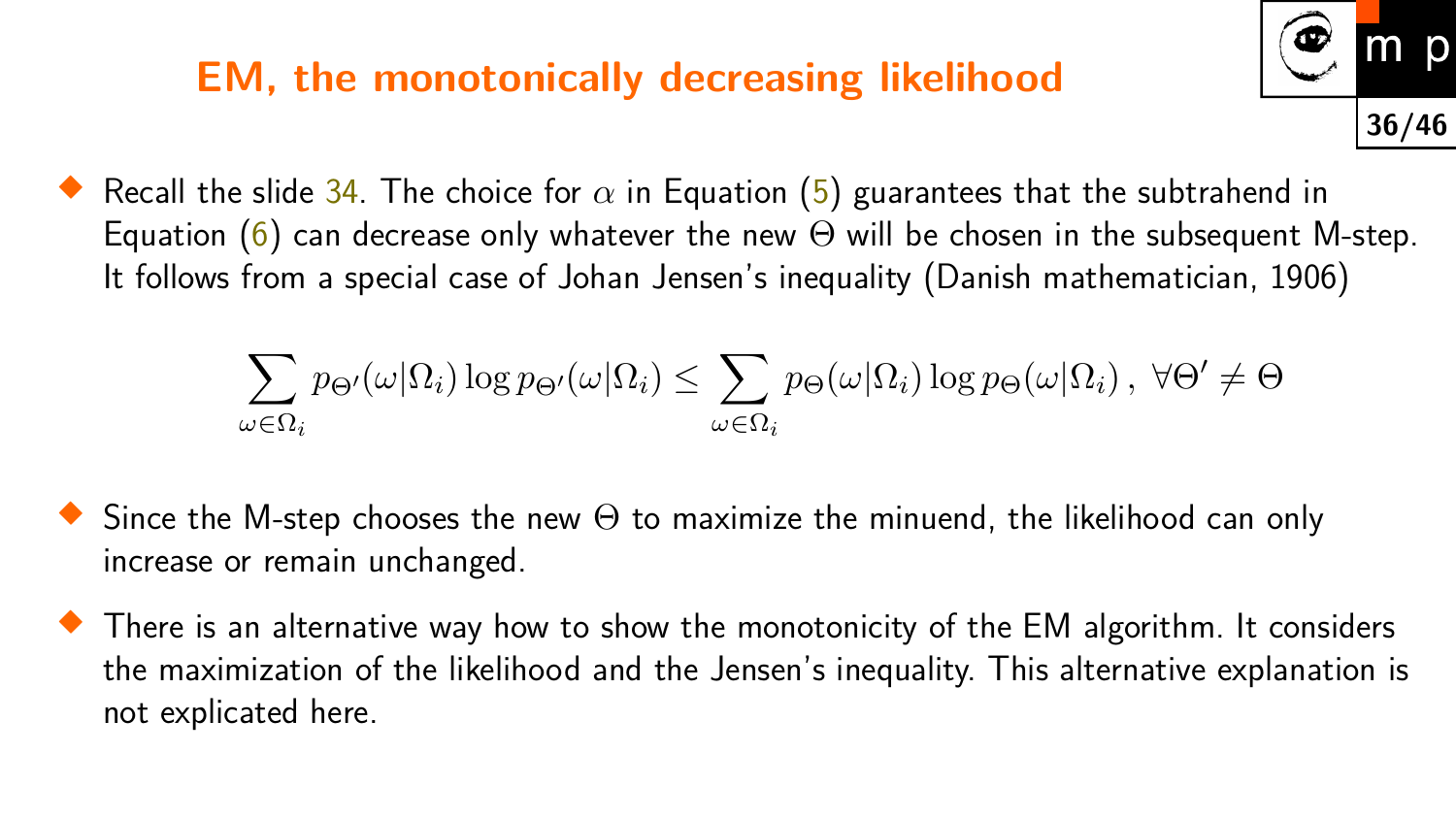## **EM algorithm properties**



- $\blacklozenge$  EM algorithm maximizes the likelihood function  $L_\Theta(T) = \sum$ *n i*=1  $\log p_{\Theta}(x_i)$ .
- $\blacklozenge$  It is holds that  $L(\Theta^0)\leq L(\Theta^1)\leq \ldots \leq L(\Theta^t).$
- $\blacklozenge$  The sequence  $L(\Theta^t)$  converges to  $L^*$  for  $t\to\infty$  (i.e.  $L$  is upper bounded).
- ◆  $L^*$  is either a local minimum, or the saddle point or the global minimum.
- $\blacklozenge$  If the function  $\Theta^{t+1} = f(\Theta^{t}) = L\left(x, R(x, \Theta^{t})\right)$  is continuous then the sequence  $\Theta^0, \Theta^1, \ldots, \Theta^t$  converges to  $\Theta^*$  for  $t \to \infty.$
- EM algorithm is suitable for MLE (Maximum Likely Estimates).
- ◆ There is an analytic solution for simple statistical models,  $\frac{\partial L(\Theta)}{\partial \Theta} = 0$ .
- We have explained the derivation of the EM algorithm for a discrete probability space and discrete random variables. It can be however generalized for uncountable probability spaces and random variables *X* with continuous probability density.
- EM is a meta-algorithm, which needs to be adapted to a particular application.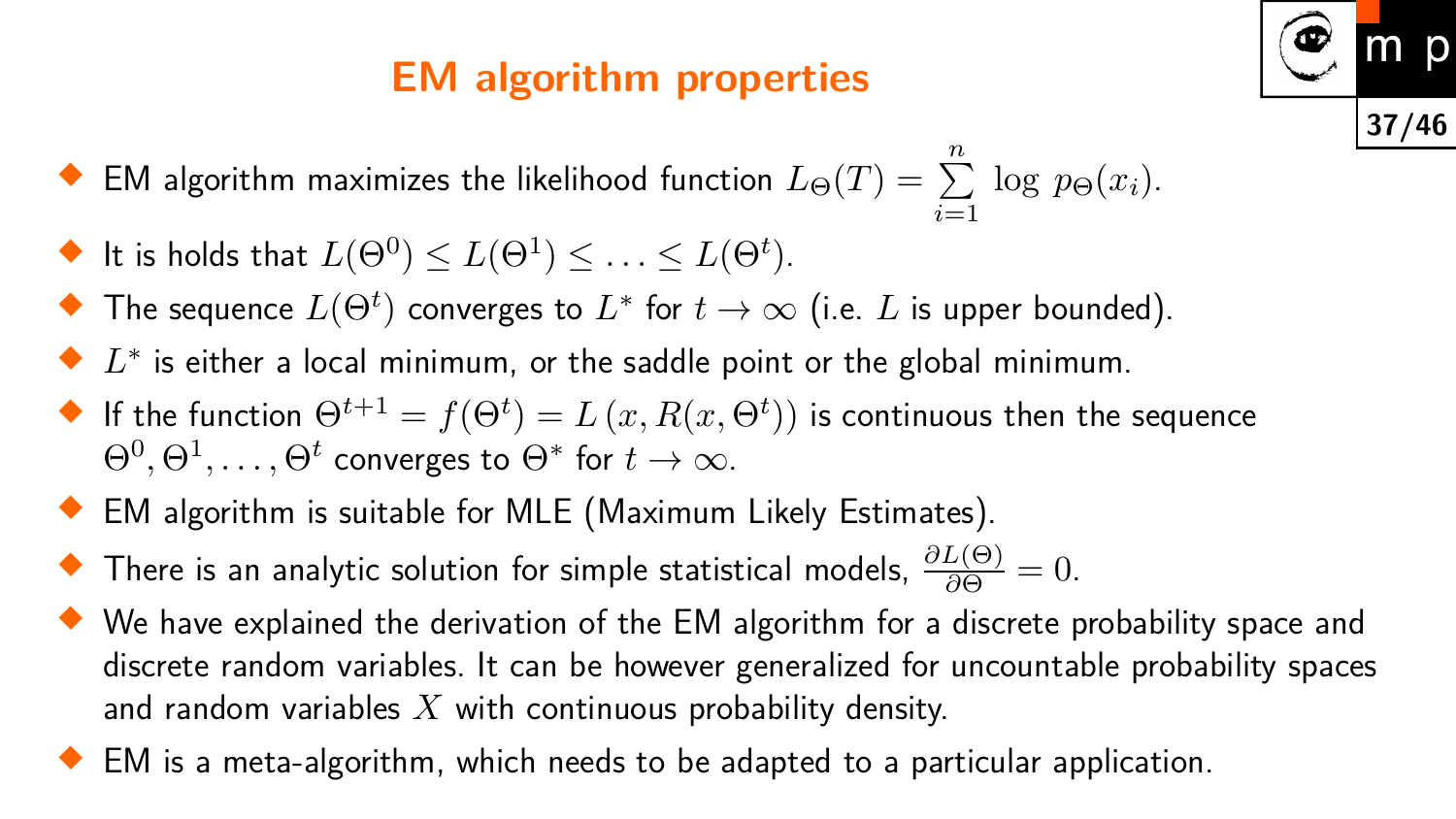### **EM algorithm properties; Global convergence?**



Is there a case in which EM algorithm converges globally?

- $\blacklozenge$  In the case of a special statistical model, i.e. for the conditional independence model and two hidden states only, the EM algorithm converges to the global minimum (proved by M.I. Schlesinger).
- $\blacklozenge$  There is a hypothesis that for the conditional independence model it holds also for more than two hidden states.
- The M.I. Schlesinger's result seems to have a theoretical significance only. In practice, the pre-conditions are not met and the EM algorithm does not converge to the global minimum.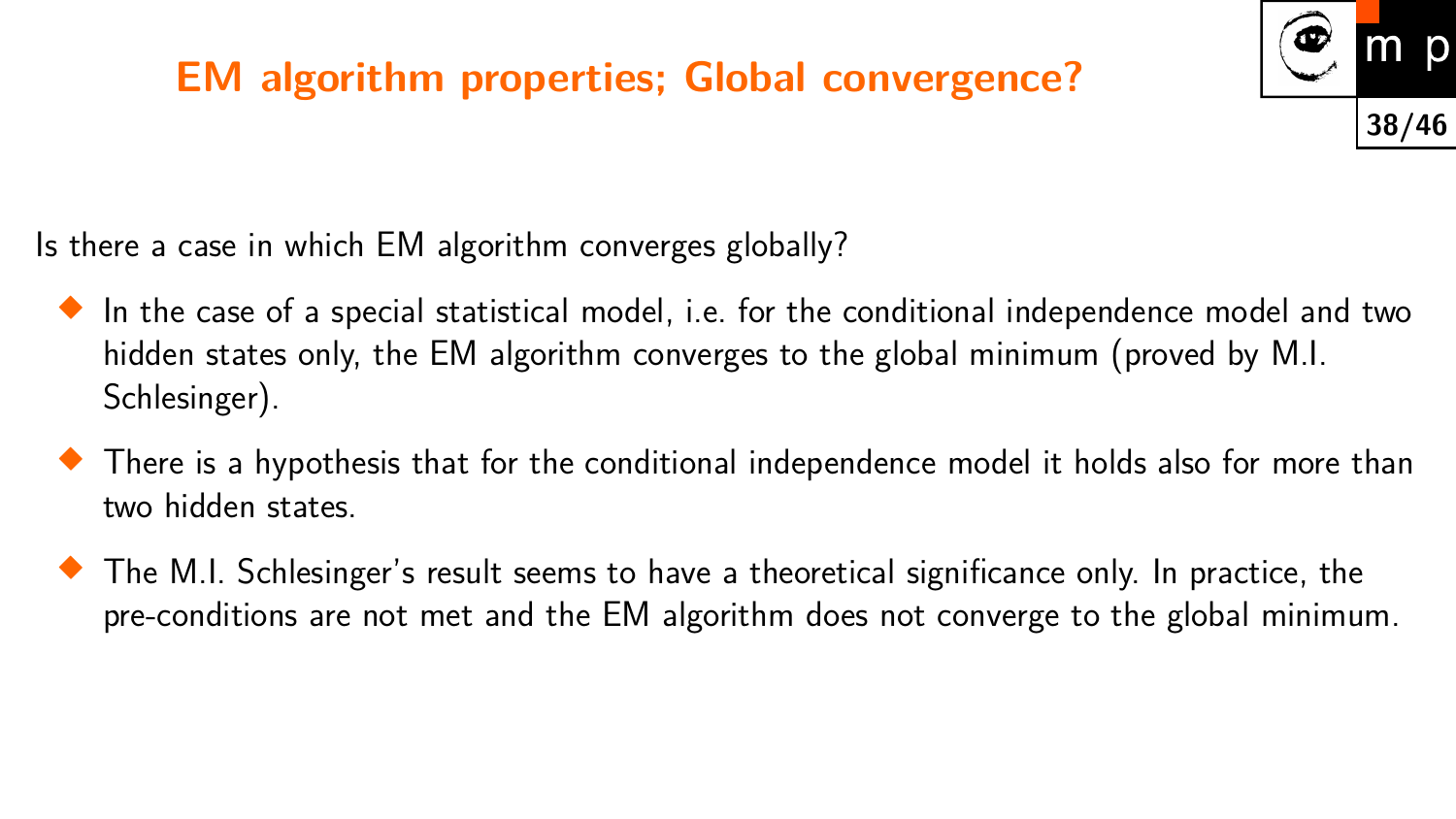#### **The special case: A mixture of probability distributions**

- $\blacklozenge$  In a special case, when the probability model is decomposed into a mixture of  $K$  probability distributions  $p_k(x)$ ,  $k=1,\ldots,K$  .  $p_\Theta(x)=\,\sum\,$ *K k*=1  $p_{\Theta k}(x,k)$
- $\blacklozenge$  Think of the individual components as mixture of kernels, except for there is only a few of them as opposed to one kernel per data point in kernel-based density estimation methods.
- ♦ The log-likelihood function

<span id="page-38-0"></span>
$$
L_{\Theta}(T) = \sum_{i=1}^{n} \log p_{\Theta}(x_i) = \sum_{i=1}^{n} \log \sum_{k=1}^{K} p_k(x_i) p(k)
$$
(7)

**39/46**

m

D

 $\blacklozenge$  In such a case, EM algoritmus can be used for ML estimate of the mixture parameters. Example: Parameters estimate for the finite mixture statistical model, often mixture of Gaussians.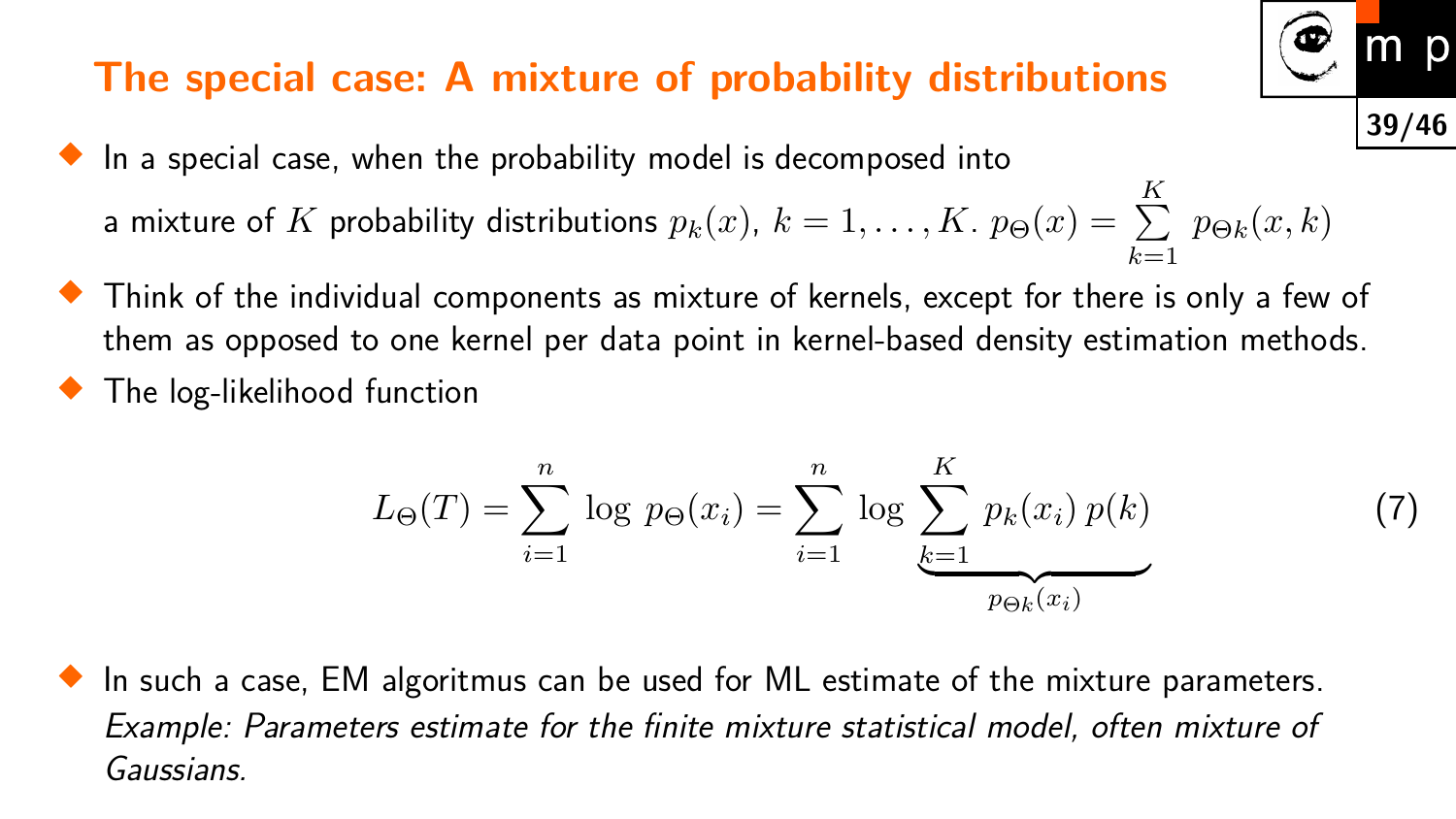### **EM maximizes the lower bound of** *L*

- $\blacklozenge$  EM start from any initial estimate  $\Theta^0.$
- ♦ The cycle iterates:
	- **E-step:** Estimates the lower bound of the function  $L(\Theta)$  in the point  $\Theta^t$ .
	- **M-step:** finds a new parameter value  $\Theta^{t+1}$ , which maximizes the estimated lower bound. This value is better suited for optimization.



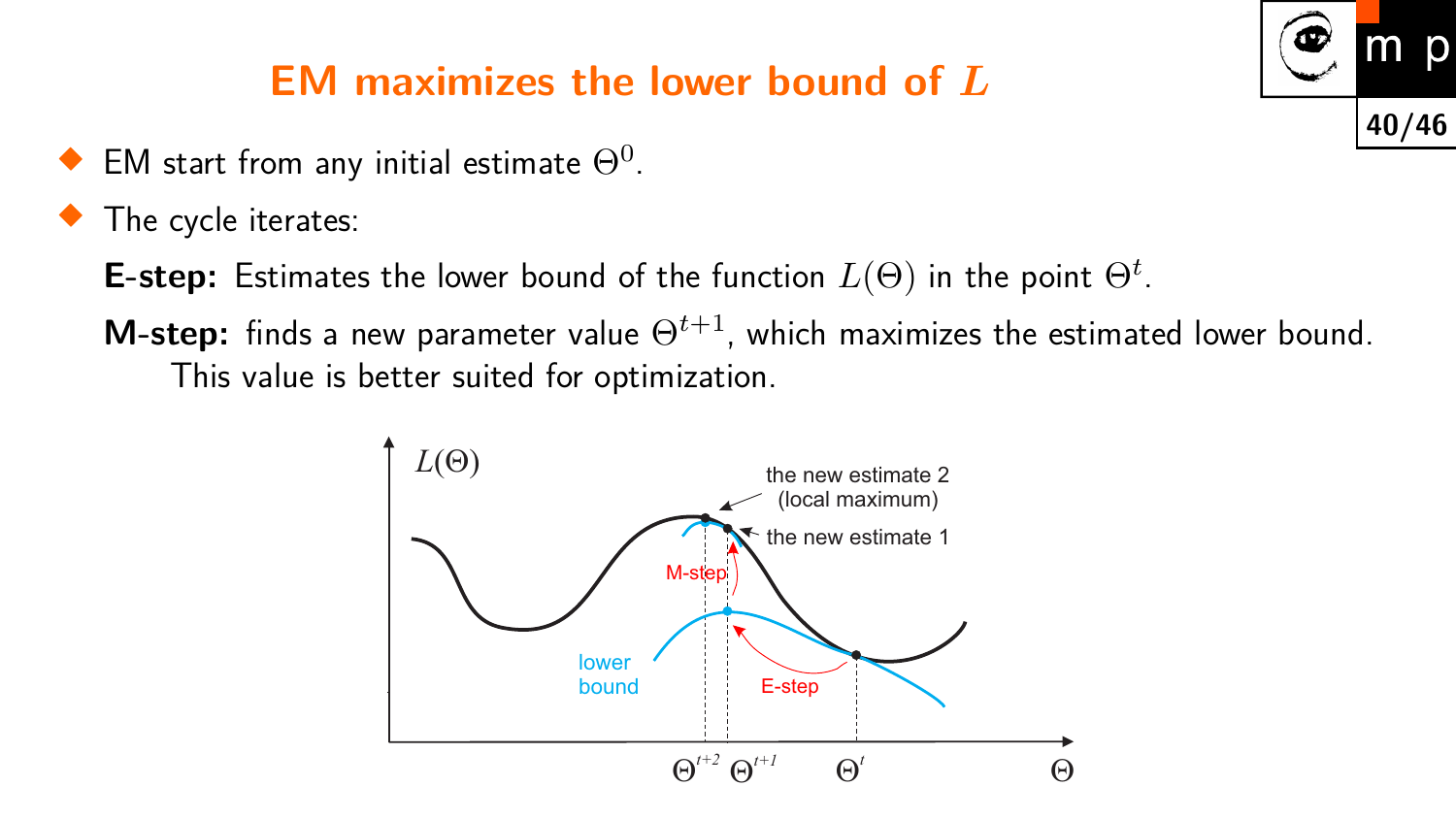## **Even a more special case: Gaussian Mixture Model (GMM)**

 $\blacklozenge$  Let us instantiate the log-likelihood of the general mixture model from Equation ([7\)](#page-38-0) at slide [39](#page-38-0) by Gaussian distributions and maximize it

$$
\Theta^* = \underset{i=1}{\operatorname{argmax}} L_{\Theta}(T) = \sum_{i=1}^n \log p_{\Theta k}(x_i) = \sum_{i=1}^n \log \sum_{k=1}^K p_k(x_i) p(k)
$$

$$
= \sum_{i=1}^n \log \sum_{k=1}^K \mathcal{N}(x_i | \mu_k, \Sigma_k) p(x_k)
$$

- $\blacklozenge$  We could try to maximize this function by differentiation for a more special case with unitary covariances Σ*<sup>k</sup>* as [Bishop 1995] did. The obtained solution is not a closed form solution and represent a highly nonlinear coupled system of equations.
- We already know that an iterative EM algorithm guarantees to increase the log-likelihood in every iteration.

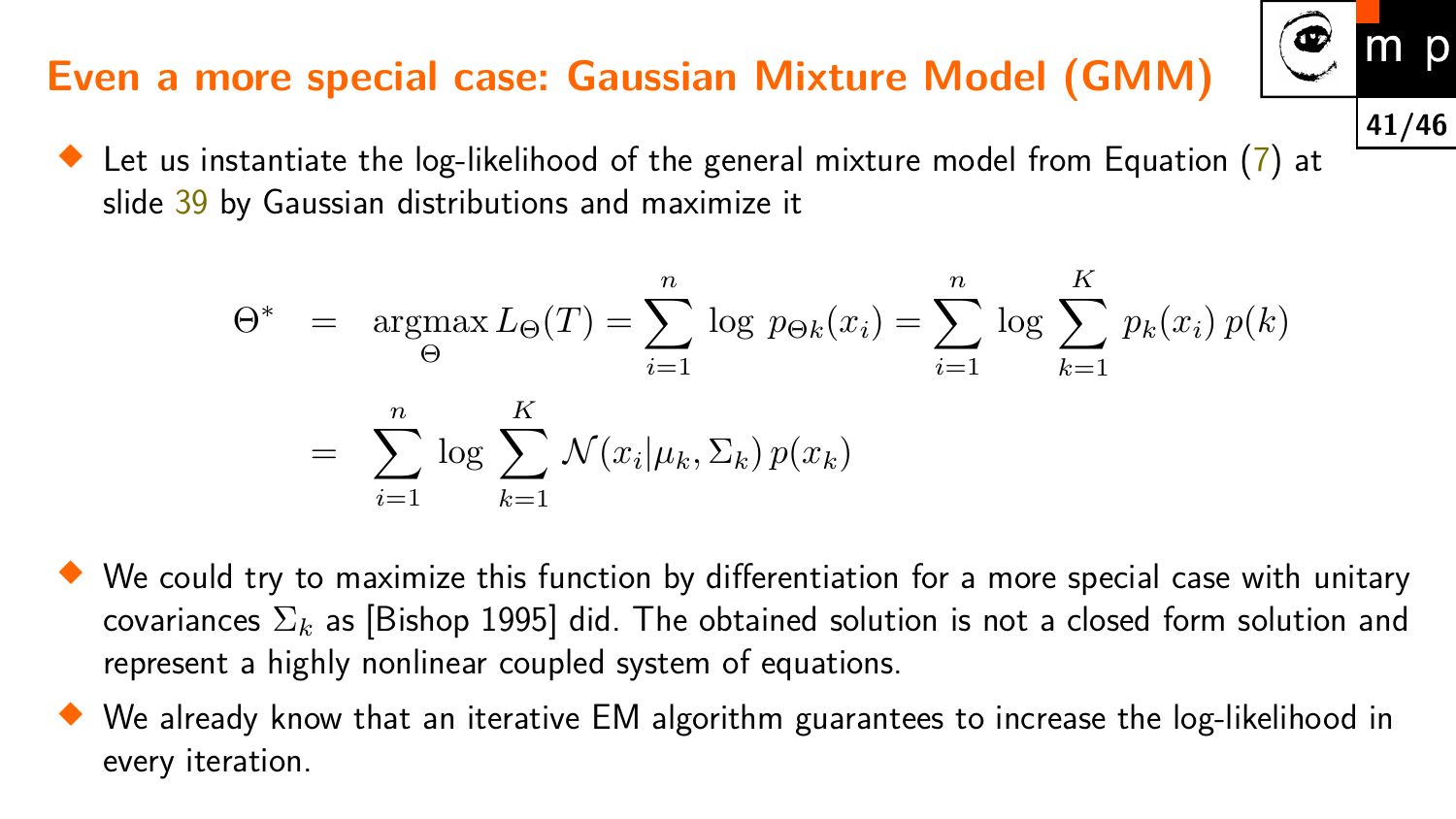### **Example – Gaussian mixture models (GMM)**

♦ Gaussian mixture model is defined by  $p_{\Theta}(x, k) = p_{\Theta}(x|k) p_{\Theta}(k) = \mathcal{N}(x|\mu_k, \Sigma_k) p(k)$ ♦ E-step: calculate

$$
\alpha(x_i, k)^t = \frac{\mathcal{N}(x | \mu_k^t, \Sigma_k^t) p^t(k)}{\sum\limits_{k=1}^K \mathcal{N}(x | \mu_k^t, \Sigma_k^t) p^t(k)}
$$

♦ M-step: calculate

$$
p^{t+1}(k) = \frac{1}{n} \sum_{x_i \in X} \alpha(x_i, k)^t
$$
  
\n
$$
\mu_k^{t+1} = \frac{\sum_{x_i \in X} \alpha(x_i, k)^t x_i}{\sum_{x_i \in X} \alpha(x_i, k)^t}
$$
  
\n
$$
\Sigma_k^{t+1} = \frac{\sum_{x_i \in X} \alpha(x_i, k)^t (x_i - \mu_y^t) (x_i - \mu_k^t)^\top}{\sum_{x_i \in X} \alpha(x_i, k)^t}
$$

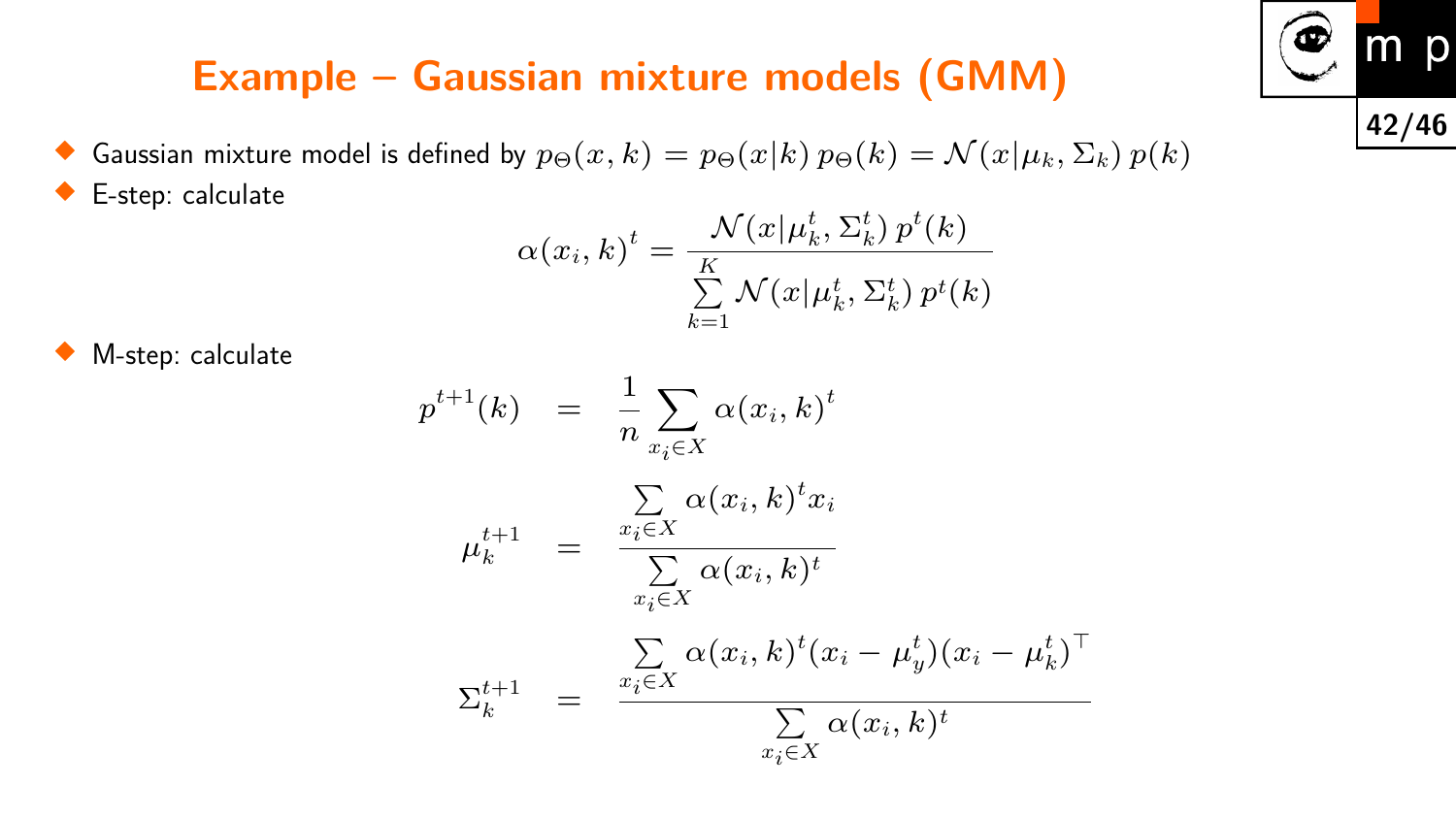### **Example – human face image reconstruction (1)**



- ♦ Each pixel value  $x_i(r, c)$  in the image  $X_i$  at position  $(r, c)$  is observed with the Gaussian noise  $\mathcal{N}(0, \sigma)$ .
- ♦ The probability of observing value *xi*(*r, c*) assuming the leftmost column of a human face *f* at the position  $s_i$  is

$$
p(x_i(r, c) | s_i, f, b, \sigma) = \begin{cases} N(f(r, c - s_i + 1), \sigma) & \text{for } c \in \langle s_i, s_i + w \rangle \\ N(b, \sigma) & \text{elsewhere} \end{cases},
$$

where  $b$  is the intensity of the uniform background of width  $W; \, f(r,c')$  are pixels belonging to a face.





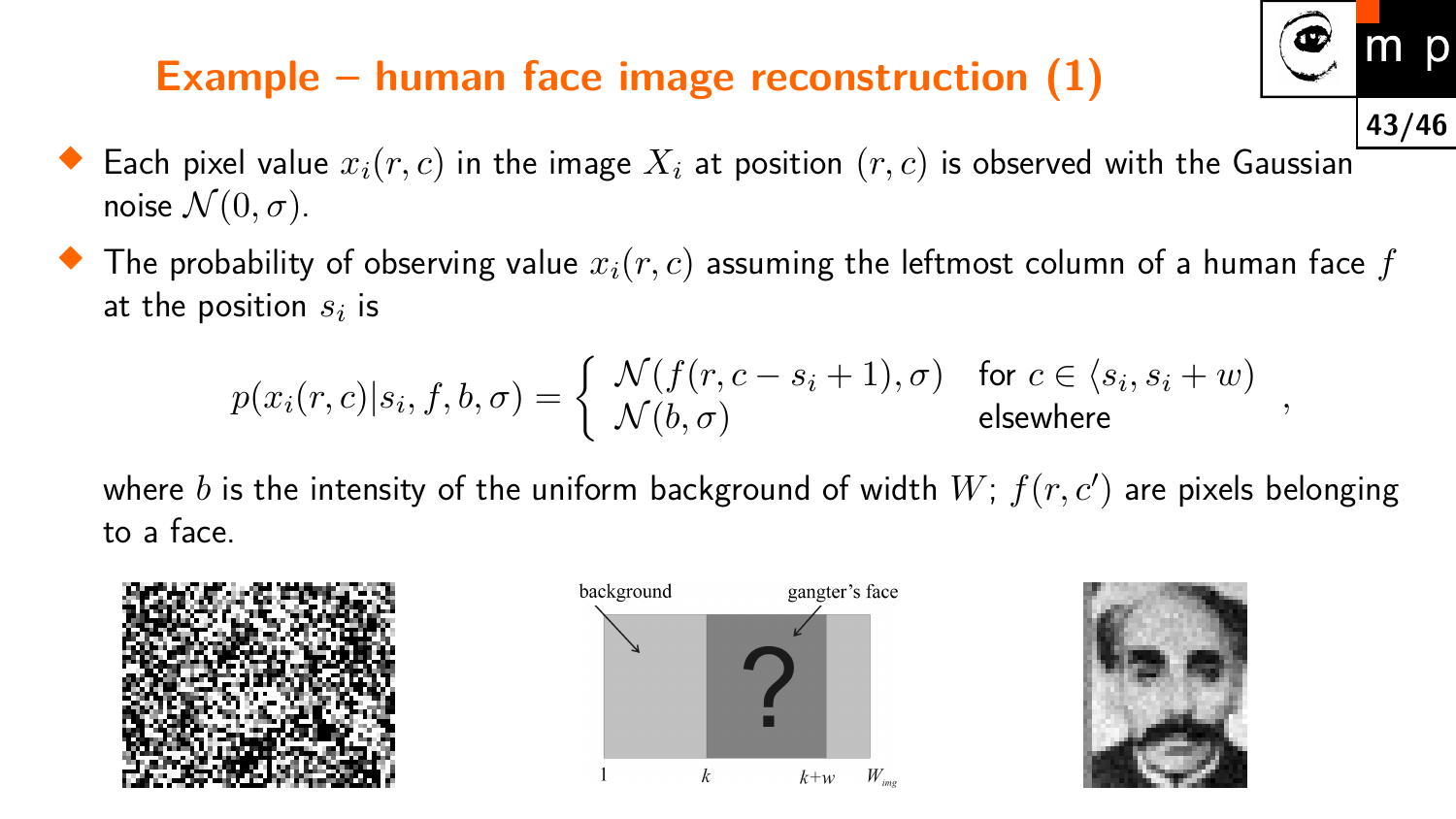#### **Example – human face image reconstruction (2)**

- p **44/46**
- ♦ Unobserved data are here the face positions *s<sup>i</sup>* . Parameters of the probability model are face pixels  $f(r, c')$ , the background intensity  $b$  and the noise variation  $\sigma$ .
- $\blacklozenge$  Probability of observing set of  $m$  images  $\mathcal{X} = \{X_1, \ldots, X_m\}$  is

$$
p(\mathcal{X}|f,b,\sigma) = \prod_{i=1}^{m} \sum_{s} p(X_i, s|f,b,\sigma) = \prod_{i=1}^{m} \sum_{s} p(s) p(X_i|s, f, b, \sigma)
$$

$$
= \prod_{i=1}^{m} \sum_{s} p(s) \prod_{r} \prod_{c} p(x_i(r,c)|s)
$$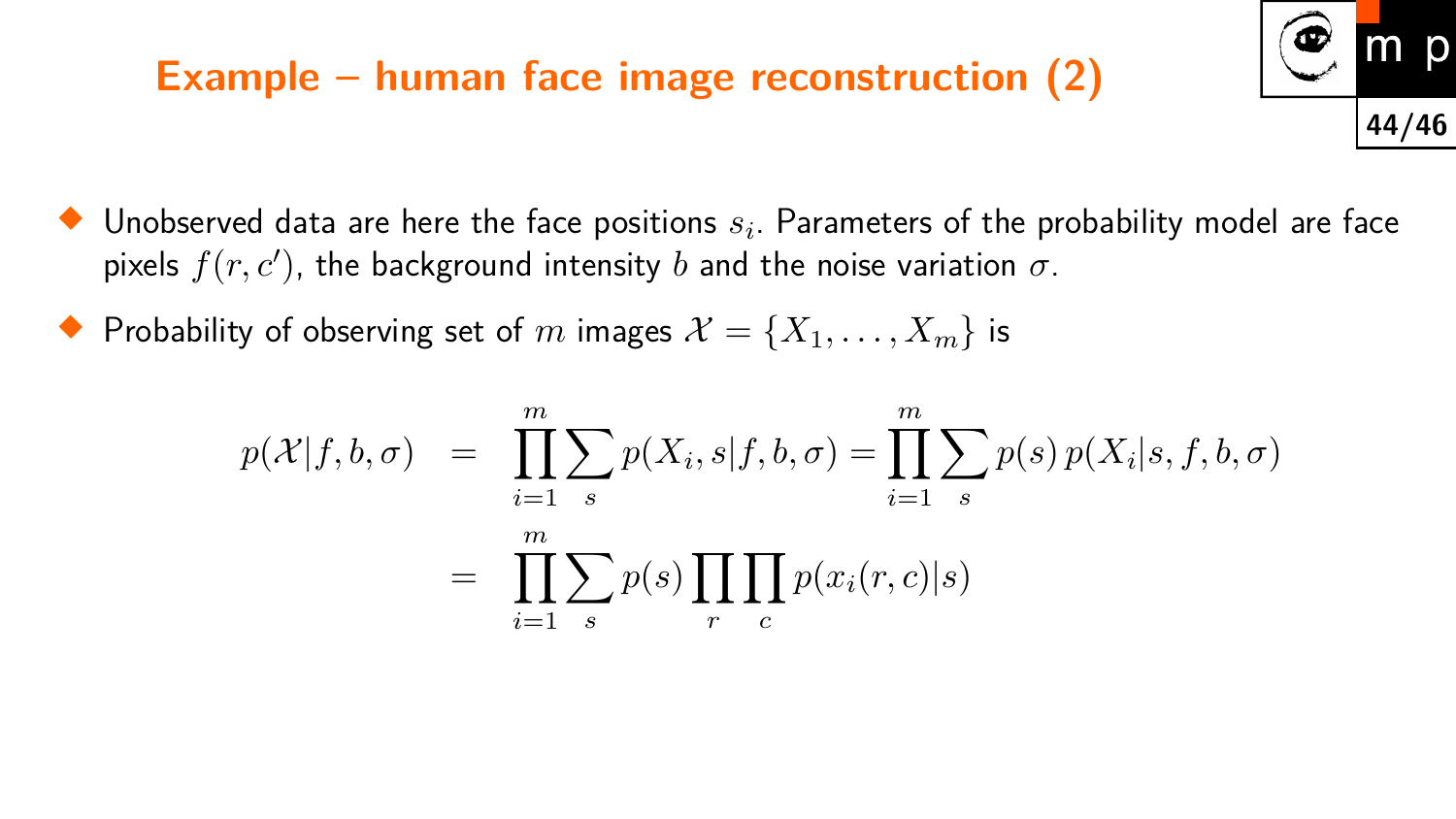### **EM relation to** *K***-means clustering**



- $\blacklozenge$  The relation between each measurement  $x$  and its class label  $y$  can be described using the probability  $p_{\Theta}(x, y)$ .
- $\blacklozenge$  Having an unlabeled training set of measurements  $X = \{x_1, \ldots, x_n\}$ , one can use EM algorithm to estimate the probability model and even to classify the observed data without any information from the teacher.
- $\blacklozenge$  To classify the data, one can use the output of E-step

$$
\alpha(x_i, y)^t = \frac{p_{\Theta^t}(x_i, y)}{\sum_{y \in \mathcal{Y}} p_{\Theta^t}(x_i, y)} = p_{\Theta^t}(y|x_i),
$$

which can be interpreted as the probability of *x<sup>i</sup>* belonging to the class *y*.